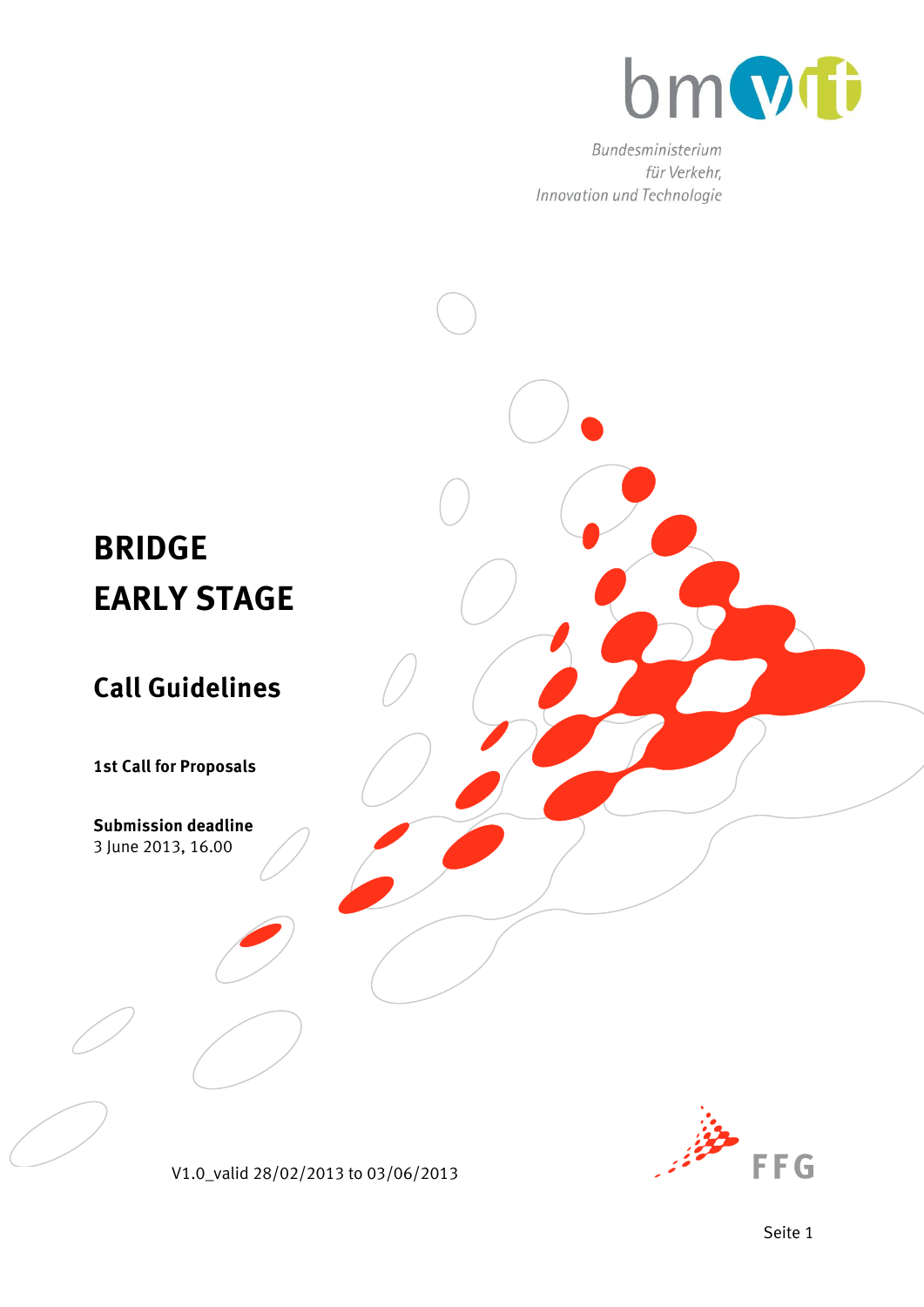



## Table of Contents

| $\mathbf{1}$   |                                                                              |  |
|----------------|------------------------------------------------------------------------------|--|
| $\overline{2}$ |                                                                              |  |
| 2.1            |                                                                              |  |
| 3              |                                                                              |  |
| 4              |                                                                              |  |
| 5              |                                                                              |  |
| 6              |                                                                              |  |
| 7              |                                                                              |  |
| 7.1            |                                                                              |  |
| 7.2            |                                                                              |  |
| 7.3            |                                                                              |  |
| 7.4            |                                                                              |  |
| 7.5            | What are the responsibilities of the consortium leader?  9                   |  |
| 7.6            | What are the responsibilities of the commercialisation partners?  10         |  |
| 7.7            | Who is eligible to receive funding and/or to participate?  10                |  |
| 7.8            |                                                                              |  |
| 7.9            |                                                                              |  |
| 7.10           | What points should be considered in regulating the rights to the results? 12 |  |
| 7.11           | What criteria are used to assess applications for funding?  12               |  |
| 7.12           |                                                                              |  |
| 7.13           |                                                                              |  |
| 7.14           |                                                                              |  |
| 8              |                                                                              |  |
| 8.1            |                                                                              |  |
| 8.2            | What measures are taken to protect confidential project data?  16            |  |
|                |                                                                              |  |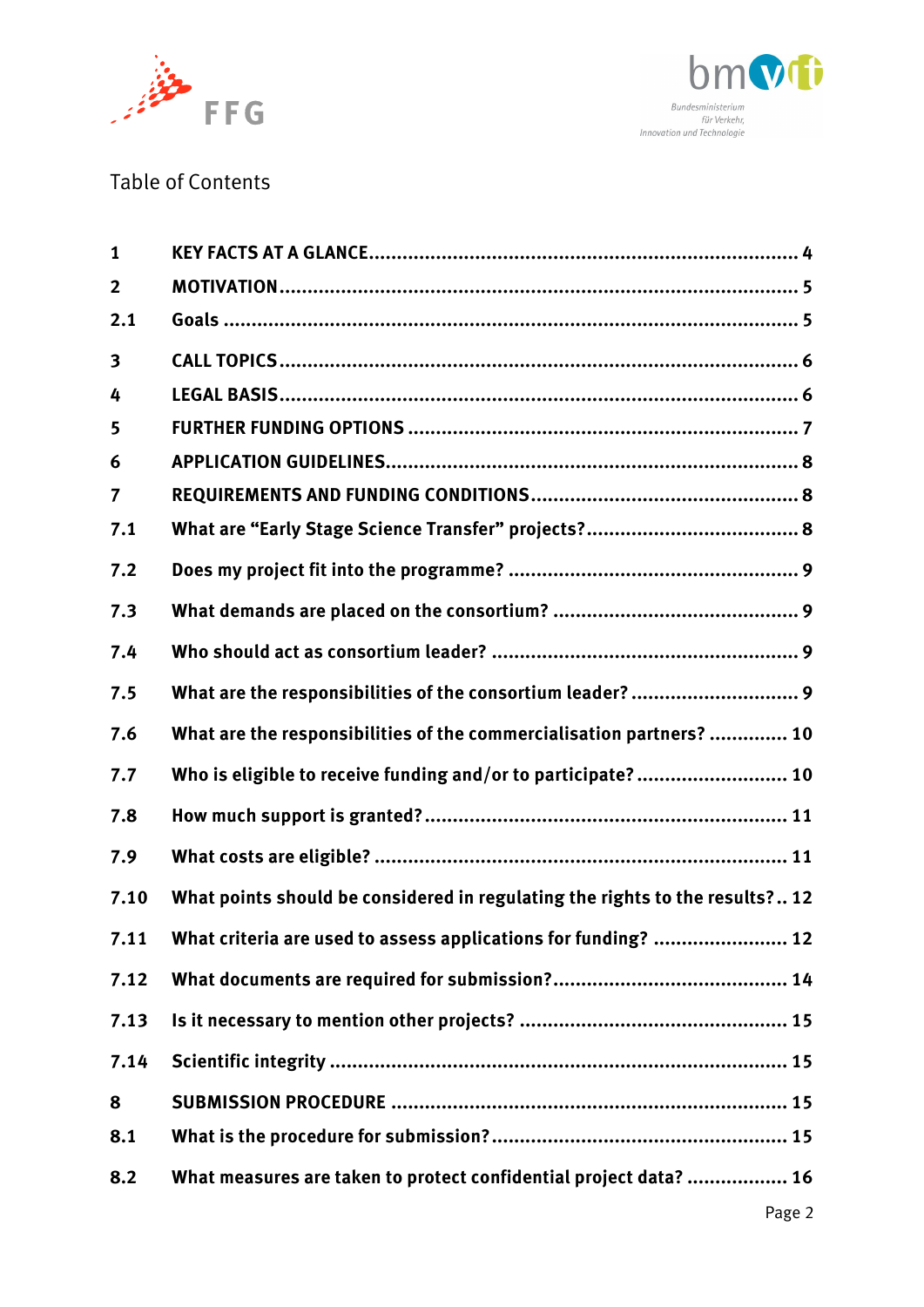



| 8.3   | What else is important to consider when submitting an application?  16 |
|-------|------------------------------------------------------------------------|
| 9     |                                                                        |
| 9.1   |                                                                        |
| 9.2   |                                                                        |
| 9.3   |                                                                        |
| 10    |                                                                        |
| 10.1  |                                                                        |
| 10.2  |                                                                        |
| 10.3  |                                                                        |
| 10.4  |                                                                        |
| 10.5  | How should requirements and conditions be taken into account? 18       |
| 10.6  |                                                                        |
| 10.7  |                                                                        |
| 10.8  | How should changes to the project be communicated?  20                 |
| 10.9  | What happens if a project cannot be completed successfully?  21        |
| 10.10 |                                                                        |
|       |                                                                        |
| 11    |                                                                        |
| 12    |                                                                        |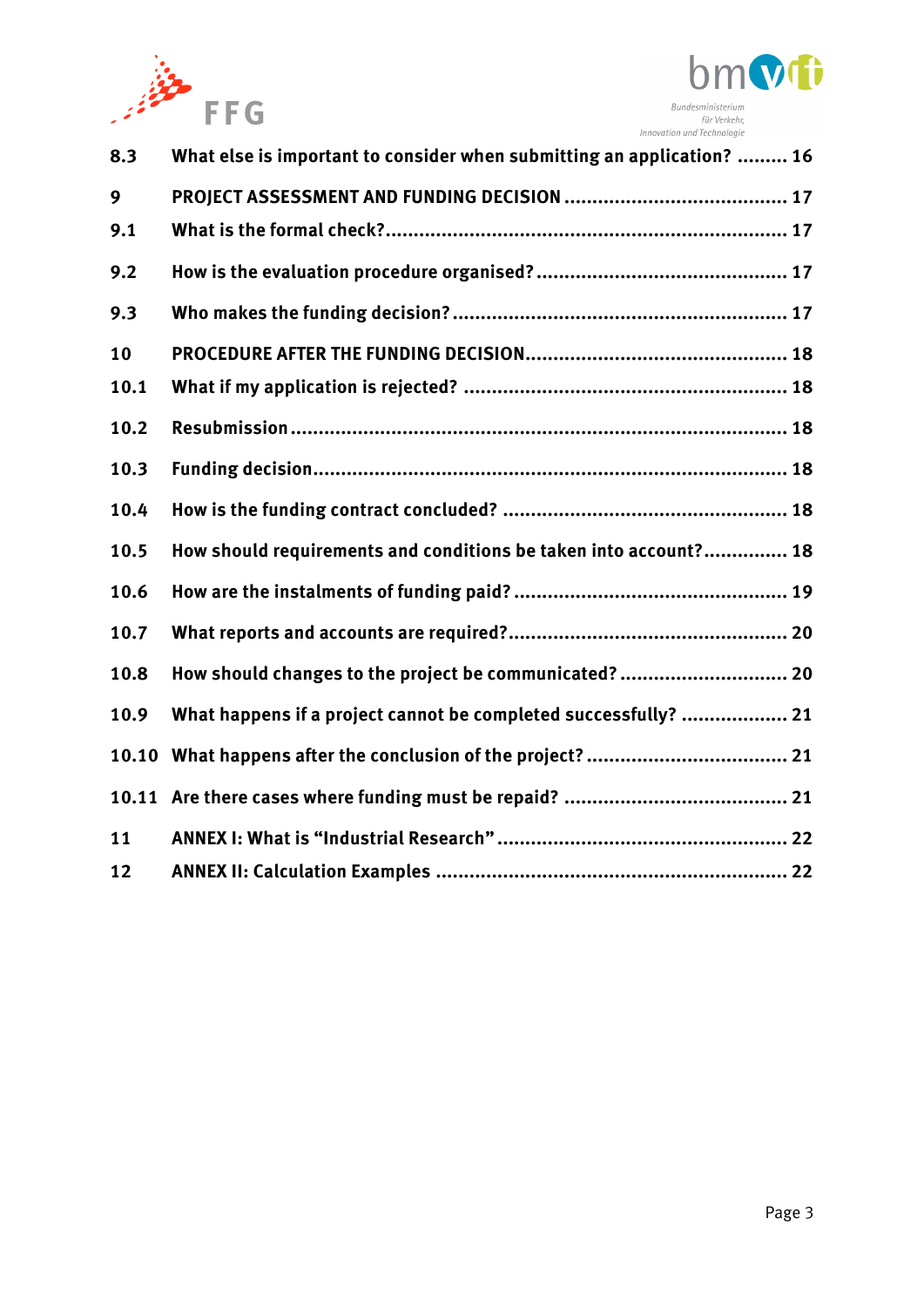



# <span id="page-3-0"></span>**1 KEY FACTS AT A GLANCE**

This call invites proposals for the **FFG funding instrument "Early Stage Science Transfer"**.

| <b>Overview</b>                  |                                                                                                                                                                                                                                                                                                                                                                                   |  |  |
|----------------------------------|-----------------------------------------------------------------------------------------------------------------------------------------------------------------------------------------------------------------------------------------------------------------------------------------------------------------------------------------------------------------------------------|--|--|
|                                  | <b>Instrument</b>                                                                                                                                                                                                                                                                                                                                                                 |  |  |
|                                  | <b>Early Stage Science Transfer</b>                                                                                                                                                                                                                                                                                                                                               |  |  |
| <b>Brief description</b>         | Funding will be granted for scientifically excellent projects of basic research<br>conducted in cooperation between a scientific and a commercialisation partner. The<br>project must originate in scientific research. The majority of project work (90 %) is<br>carried out by the scientific partners. The commercialisation partners provide in-kind<br>contributions of 10%. |  |  |
| <b>Key data</b>                  |                                                                                                                                                                                                                                                                                                                                                                                   |  |  |
| <b>Funding amount</b><br>(€)     | No max. funding amount                                                                                                                                                                                                                                                                                                                                                            |  |  |
| <b>Financing</b>                 |                                                                                                                                                                                                                                                                                                                                                                                   |  |  |
| Funding rate (%)                 | 90%                                                                                                                                                                                                                                                                                                                                                                               |  |  |
| <b>Duration (months)</b>         | max. 36 months                                                                                                                                                                                                                                                                                                                                                                    |  |  |
| Cooperation<br>required          | yes                                                                                                                                                                                                                                                                                                                                                                               |  |  |
| <b>Total budget</b>              | <b>EUR 3 million</b>                                                                                                                                                                                                                                                                                                                                                              |  |  |
| <b>Submission</b><br>deadline    | 3 June 2013, 16.00                                                                                                                                                                                                                                                                                                                                                                |  |  |
| <b>Language</b>                  | English                                                                                                                                                                                                                                                                                                                                                                           |  |  |
| <b>Contacts</b>                  | Brigitte Robien, $T(0)$ 5 7755 - 1508, E brigitte.robien@ffg.at<br>Cornelia Kraus, T (0) 5 7755 - 1509, E cornelia.kraus@ffg.at<br>Gabriele Küssler, T (0)5 7755 - 1504, E gabriele.kuessler@ffg.at<br>bridge@ffg.at                                                                                                                                                              |  |  |
| <b>Information</b><br>on the Web | www.ffg.at/bridge                                                                                                                                                                                                                                                                                                                                                                 |  |  |

The full set of proposal documents must be submitted exclusively via eCall [\(https://ecall.ffg.at\)](https://ecall.ffg.at/) by the submission deadline.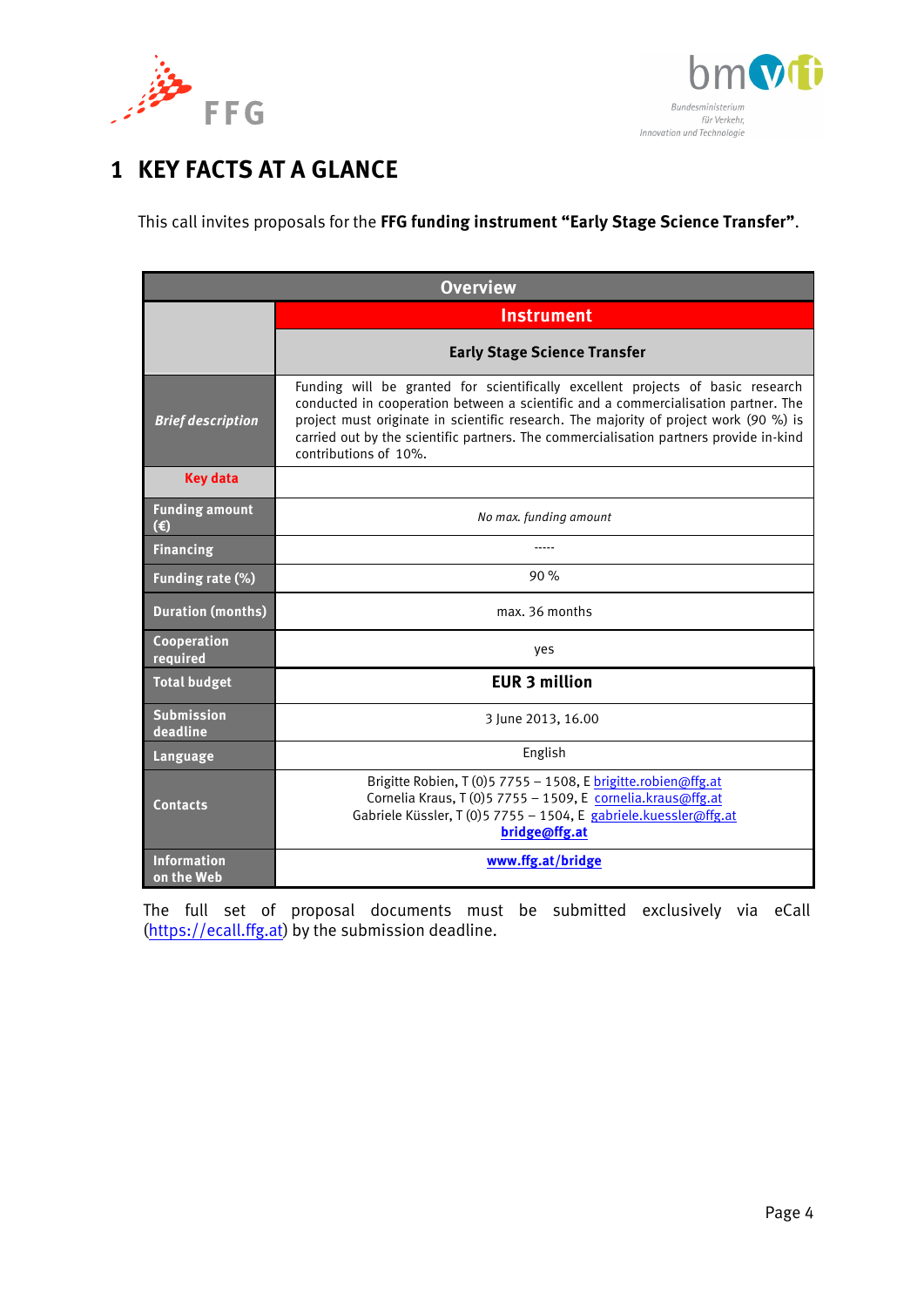



# <span id="page-4-0"></span>**2 MOTIVATION**

Basic research projects carried out at universities but directly aimed at industrial application had difficulties obtaining funding in the past. Collaborations between scientific research institutions and RTDI companies were largely restricted to contract research.

Close collaboration and regular exchange between science and industry can be beneficial for both sides and open up new perspectives. The BRIDGE Programme, launched in 2004 as a joint initiative of the Austrian Science Fund (FWF) and the Austrian Research Promotion Agency (FFG), thus set out to provide funding for projects at the interface between scientific basic research at institutes and experimental development in businesses.

### **BRIDGE Programme 2004-2012**

The joint BRIDGE initiative, which ran from 2004 to 2012, included the Bridge Programme (FFG) and the Translational Research Programme (FWF). In these 8 years, the two programmes have proved to be internationally recognised initiatives and received a number of positive evaluations.

The Translational Research Programme run by the FWF was phased out at the end of 2012.

#### **BRIDGE "new" launched in 2013**

In view of the phase-out of the FWF programme line, the Bridge Programme run by the FFG needs to be adjusted and developed further. The main focus of this reorientation is on bringing the programme closer to basic research.

**BRIDGE Early Stage** was developed as a new funding instrument in the course of this reorientation process.

#### **BRIDGE Early Stage**

This funding instrument is designed to provide funding for scientifically excellent basic research projects which are carried out by consortia of partners involved in scientific research and industrial commercialisation.

The integration into the international scientific community will substantially contribute to a positive evaluation.

The projects are allocated to the category of **industrial research**.

### <span id="page-4-1"></span>**2.1 Goals**

**BRIDGE Early Stage** focuses specifically on the funding of cooperation projects at very early stages of industrial research.

Funded projects are to build on the basic research of scientific institutes and taken closer to potential commercialisation through collaborative research with businesses.

The projects carried out as part of concrete research collaborations are to enable an effective exchange of research results and expertise. Another aim is to foster communication between science and industry, opening up new perspectives for both partners. The funding of collaborative projects is designed to facilitate mutual access to each other's expertise and help companies overcome their apprehension towards (basic) research.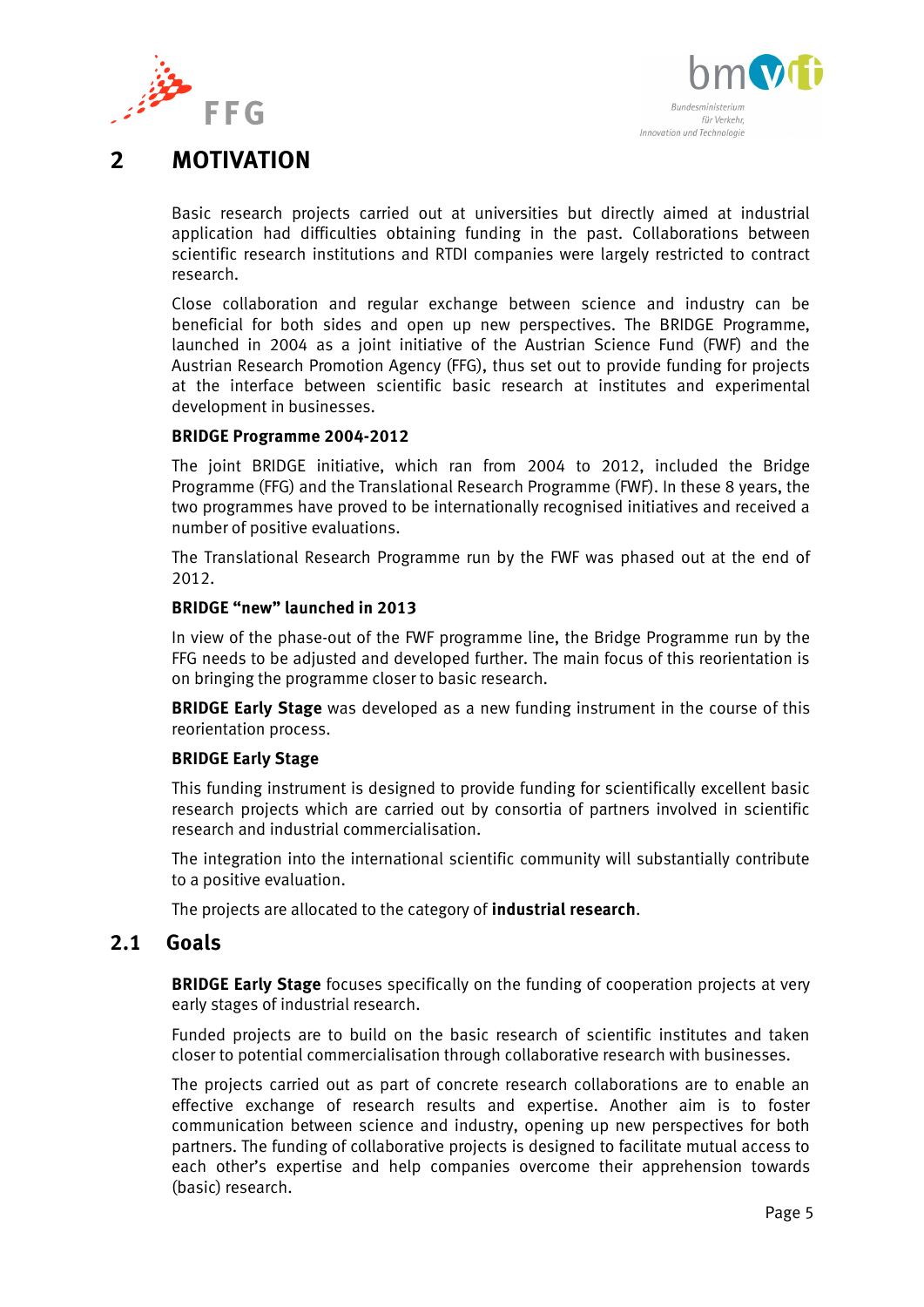



The programme will thus provide a foundation on which innovative Austrian companies can build their R&D strategies in line with the Austrian research, technology and innovation policy goals.

#### **The BRIDGE Early Stage programme has the following objectives:**

- 1. To further develop and transfer basic research findings to industrial application and to initiate and extend research collaborations between science and industry.
- 2. To intensify research performance in the field of high-level scientific research and to integrate companies into international networks at very early stages of industrial development.
- 3. To use the existing human resource potential for industrial research by facilitating the transfer of experts from scientific to industrial research (intense involvement of doctoral students and post-docs in projects).

# <span id="page-5-0"></span>**3 CALL TOPICS**

The call is open for all topics and scientific disciplines.

# <span id="page-5-1"></span>**4 LEGAL BASIS**

At the national level, the programme is based on the Guidelines of the Austrian Research Promotion Agency for the Funding of Research, Technology, Development and Innovation (FFG Guidelines) pursuant to Sec. 4 para 2 of the Austrian Research Promotion Agency Act (FFG-G) issued by the Federal Minister for Transport, Innovation and Technology on 16 May 2008 (GZ BMVIT-609.986/0005– III/I2/2008) and the Federal Minister of Economy and Labour on 9 May 2008 (GZ-BMWA-98.310/0032- C1/10/2008).

At the European level, the programme is based on the COMMUNITY FRAMEWORK FOR STATE AID FOR RESEARCH AND DEVELOPMENT AND INNOVATION (2006/C 323/01) as amended.

(Link: <http://www.ffg.at/Allgemeine-Richtlinien>)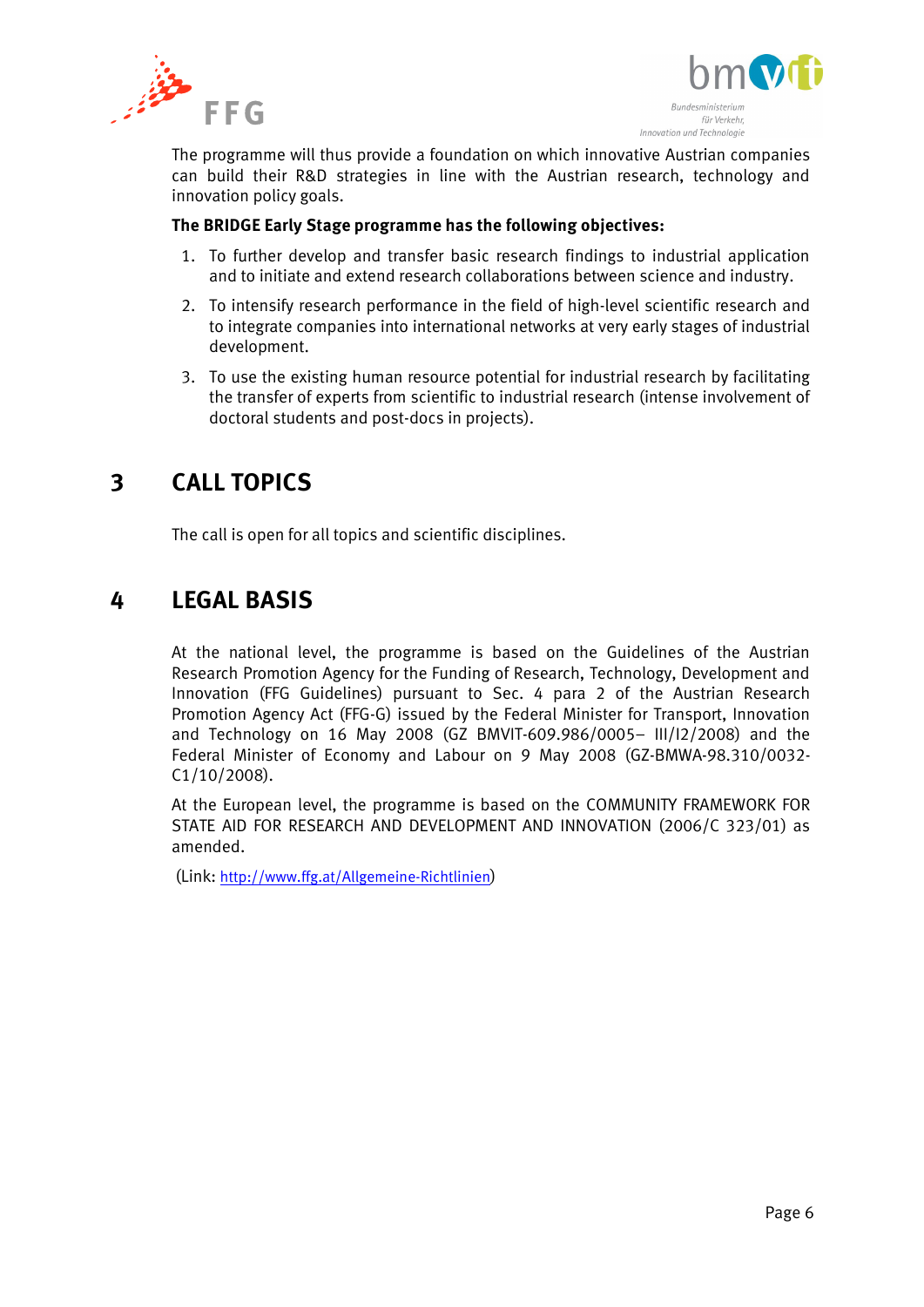



# **5 FURTHER FUNDING OPTIONS**

The FFG offers a wide range of funding options and support for participation in international programmes.

The following overview lists relevant funding options related to the present call. Please contact the FFG staff members listed below for further information.

<span id="page-6-0"></span>

| <b>Relevant FFG funding options</b>                                                                                                       | Contact                                                                                                                                                     | Link                                             |
|-------------------------------------------------------------------------------------------------------------------------------------------|-------------------------------------------------------------------------------------------------------------------------------------------------------------|--------------------------------------------------|
| <b>Intelligent Production</b><br>Topic-specific funding of research and development<br>projects for companies, research institutions etc. | Mag. Katharina Gugler<br>$T + 43$ (0)5 7755 - 5081, E<br>katharina.gugler@ffg.at<br>Mag. Alexandra Kuhn<br>T ++43 (0)5 7755 - 5082, E alexandra.kuhn@ffg.at | www.ffg.at/intelligente-produktion               |
| <b>General Programme</b><br>Funding of open topic development projects for<br>companies, applications can be submitted at any time        | Karin Ruzak                                                                                                                                                 | www.ffg.at/basisprogramm                         |
| <b>Talent: FemTech Dissertations</b>                                                                                                      | Mag. Gabriela Christler<br>T++43 (0)5 7755 - 2302, E                                                                                                        | www.ffg.at/femtech-dissertationen                |
| <b>Finding Talent:</b> Researchers $-$ career grants                                                                                      | Mag. Christine Kreuter<br>$T + +43$ (0) 5 7755 - 2709, E<br>$chriterion$ <i>krouter@ffg.</i> at                                                             | www.ffg.at/karriere-grants/ausschreibung         |
| <b>International funding options</b>                                                                                                      | <b>Contact</b>                                                                                                                                              | Link                                             |
| <b>EUREKA</b><br>Programme independent mechanism for the funding of<br>national project parts                                             | Dr. Olaf Hartmann<br>T ++43 (0)5 7755 - 4902, E olaf.hartmann@ffg.at                                                                                        | http://www.eurekanetwork.org/in-your-<br>country |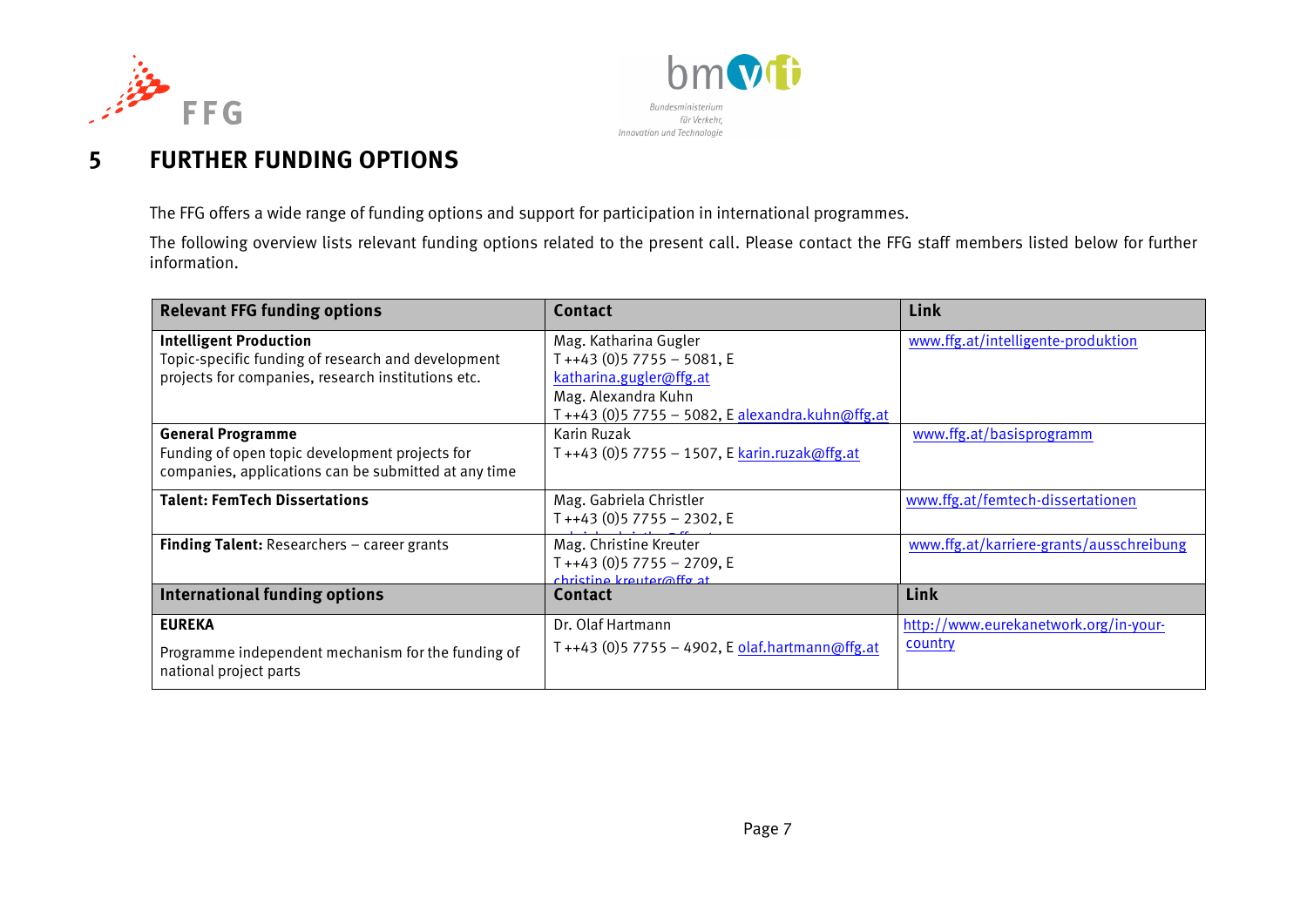



# <span id="page-7-0"></span>**6 APPLICATION GUIDELINES**

BRIDGE Early Stage projects are defined as projects funded under the FFG funding instrument "Early Stage Science Transfer".

The basic **requirements, funding conditions and procedures** for the submission of such projects (BRIDGE Early Stage projects) are explained below.

# <span id="page-7-1"></span>**7 REQUIREMENTS AND FUNDING CONDITIONS**

## <span id="page-7-2"></span>**7.1 What are "Early Stage Science Transfer" projects?**

### **Open topic**

The BRIDGE Programme is an open-topic programme, i.e. the projects submitted are not subject to any thematic restrictions.

#### **Basic research**

Early Stage Science Transfer projects are defined as scientific research projects at a very early stage of industrial research, which have their **origins and basis** in scientific research carried out at university institutes or research institutions.

The **project** must involve high-level scientific research with a commercialisation perspective. This means that the companies involved (as potential commercialisation partners) must be able to adequately contribute their expertise to the project.

### **Cooperative**

The projects must be designed as collaborative projects carried out by at least one scientific research institution and at least one company acting as commercialisation partner. The majority of the work must be carried out by the scientific partner.

In order to ensure the scientific quality and basic research character of the project, (a maximum of) **90 %** of the overall project costs must be incurred by the scientific partner.

**At least 10 %** of the overall cost must be met by the participating companies in the form of in-kind contributions. These contributions must provide a substantial benefit to the project!

### **International**

Applications for Early Stage Science Transfer projects must have an international component underlining the integration of the project into the international scientific community. **Scientific** integration into an international environment will be rated positively in the evaluation process.

Connections to the international scientific community may take the form of collaboration with a **foreign scientific institute acting as a project partner** (see 7.7.5). Alternatively. the project may also involve loose connections with foreign partners without integration into the project.

### **Duration**

The duration of Early Stage Science Transfer projects is limited to a **maximum of 36 months**.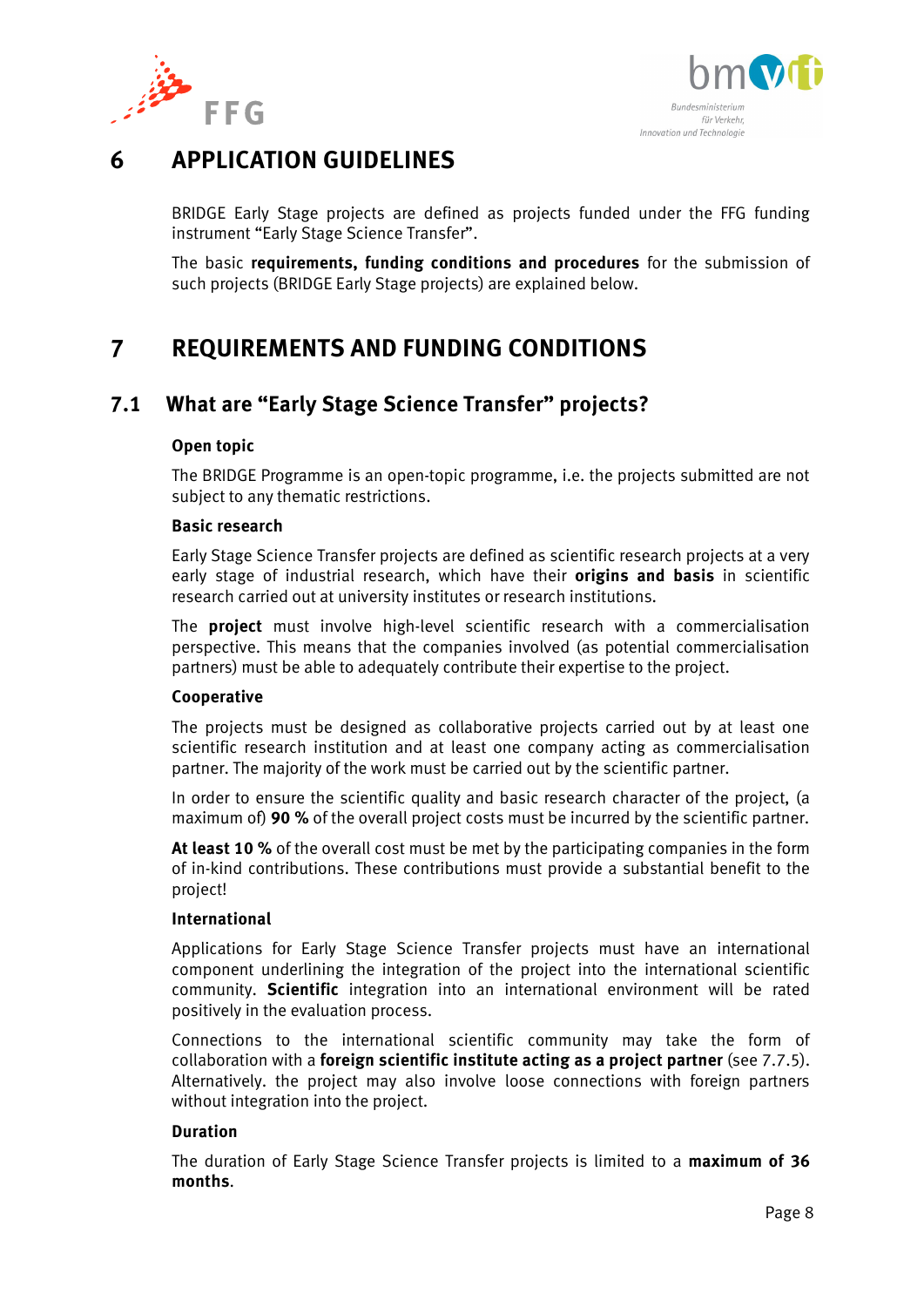



## <span id="page-8-0"></span>**7.2 Does my project fit into the programme?**

The decision as to whether a project should be submitted for funding depends primarily on how far the **research work has progressed towards commercial exploitation**.

Early Stage Science Transfer projects are, by definition, situated at a very early stage of industrial research. This implies that the basic research carried out in the project **must not lead to direct commercial exploitation**.

Upon successful completion, however, the project may result in development work which may subsequently lead to commercially exploitable results.

The following rule of thumb can be used as **guidance**:

There should be **a period of at least 5 years** between the project and the production of commercially exploitable results.

For a definition of "Industrial Research" see Annex I.

### <span id="page-8-1"></span>**7.3 What demands are placed on the consortium?**

The consortium must consist of **at least one scientific partner** and **at least one commercialisation partner**. The number of partners is not limited.

The scientific partners must have the right to publish the results of their work conducted in the course of the project.

The **consortium** appoints one partner as consortium leader. This partner submits the application for funding and serves as contact point for the FFG.

The collaborative character of the project will be underlined by the mandatory conclusion of a **Consortium Agreement** specifying the partners' rights and obligations.

## <span id="page-8-2"></span>**7.4 Who should act as consortium leader?**

The consortium lead can only be taken by a scientific partner based in Austria.

## <span id="page-8-3"></span>**7.5 What are the responsibilities of the consortium leader?**

The consortium leader is responsible for the entire project management and receives the funding.

The consortium leader is responsible for communications with the funding agency and the project partners for the entire duration of the project. This includes checking and submitting the reports and financial accounts of all partners in the consortium on the basis of the data and information provided by the consortium partners. The consortium leader confirms to the FFG that

- the costs included in the accounts are relevant to the project, i.e. they can be clearly attributed to the project.
- the project is fully in line with the funding contract in terms of costs and content and that any alterations have been notified in good time.
- the reports and financial accounts are complete and have been prepared in accordance with the funding and programme guidelines.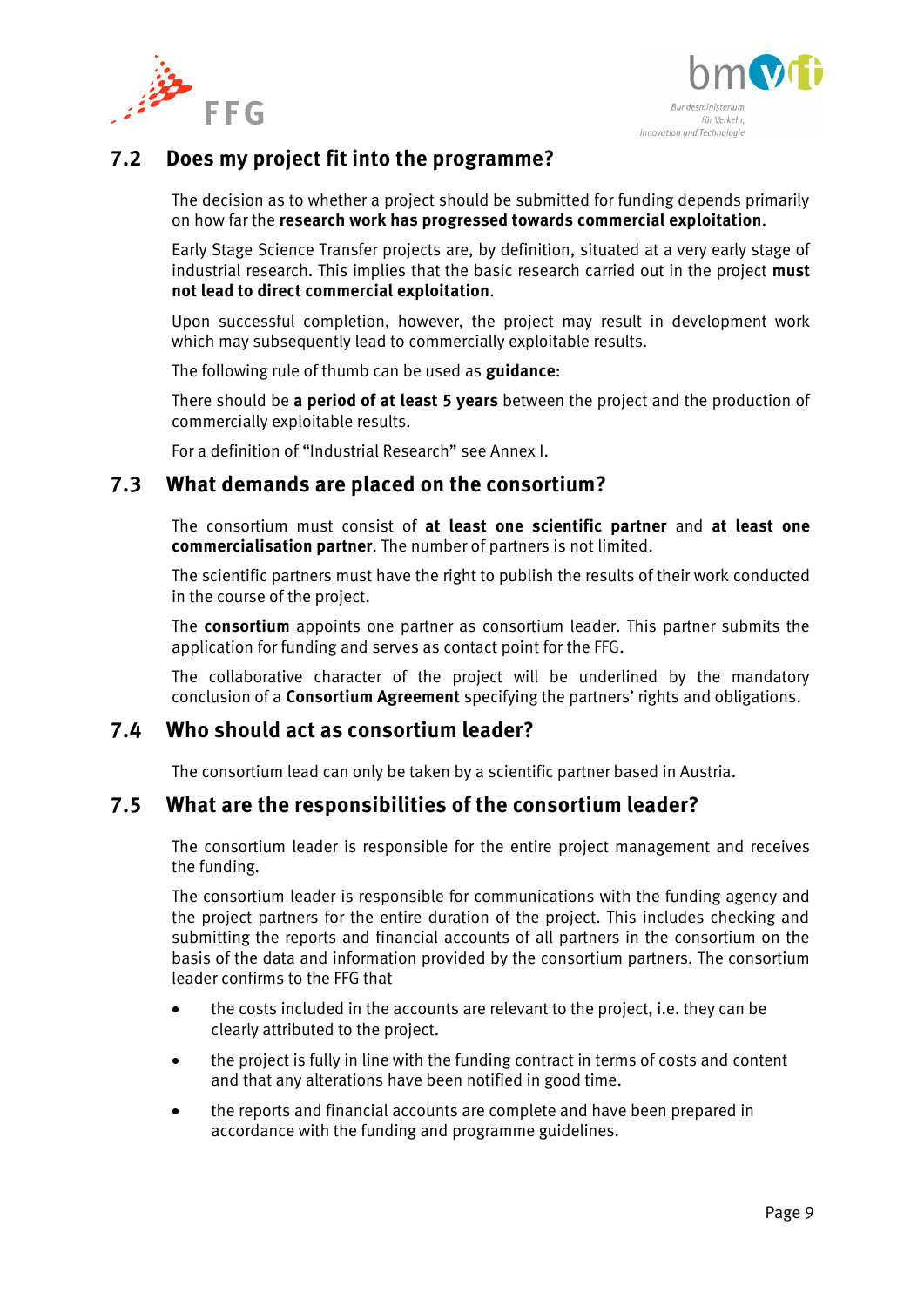



## <span id="page-9-0"></span>**7.6 What are the responsibilities of the commercialisation partners?**

The companies involved participate in the project according to schedule and account for their share in the costs (in-kind contributions).

Companies will also be subject to inspection and evaluation by the FFG.

## <span id="page-9-1"></span>**7.7 Who is eligible to receive funding and/or to participate?**

### **7.7.1 Who is eligible for funding?**

Any legal entities that are not part of the federal administration are eligible for funding.

### **7.7.2 Who can act as a scientific partner?**

Scientific partners participating in BRIDGE projects must be research institutions in accordance with the Community framework for state aid for research and development and innovation (2006/C 323/01).

The scientific project partners must provide evidence that they are qualified to carry out **high-level scientific research** in the area relevant for the project. These can be universities, universities of applied sciences, research institutions or R&D companies.

R&D companies may only participate as scientific partners if they cannot exploit the project results within the framework of their normal business activities and if they meet all requirements for research institutions.

Scientific cooperation partners must provide evidence of their **qualification** in the field of scientific research and in relation to the project specific basic research in the application. Relevant previous projects funded by the Austrian Science Fund (FWF) or the EU must be shown.

### **7.7.3 Who can act as a commercialisation partner?**

Commercialisation partners are usually Austrian companies that are able to **further develop** and **exploit** the project results within the framework of their normal business activities.

It is possible, in principle, for the industrial cooperation partners to **apply** project results within their own company without intending to exploit them commercially. The possibility or intention of exploiting the results commercially within the consortium will however be rated positively in the evaluation.

**Professional unions and associations do not qualify as commercialisation partners;** such associations have access to other funding options in the field of cooperative research.

### **7.7.4 Are Competence Centres also eligible to apply for funding?**

COMET and K Centres may in principle submit applications for funding.

The project must, however, address a **new research topic ("Non-K area**"**)** (clear distinction from the existing research programme must be evidenced); if possible, companies should not already be part of the Competence Centre.

**Newly established cooperations will stand a better chance in the evaluation process.**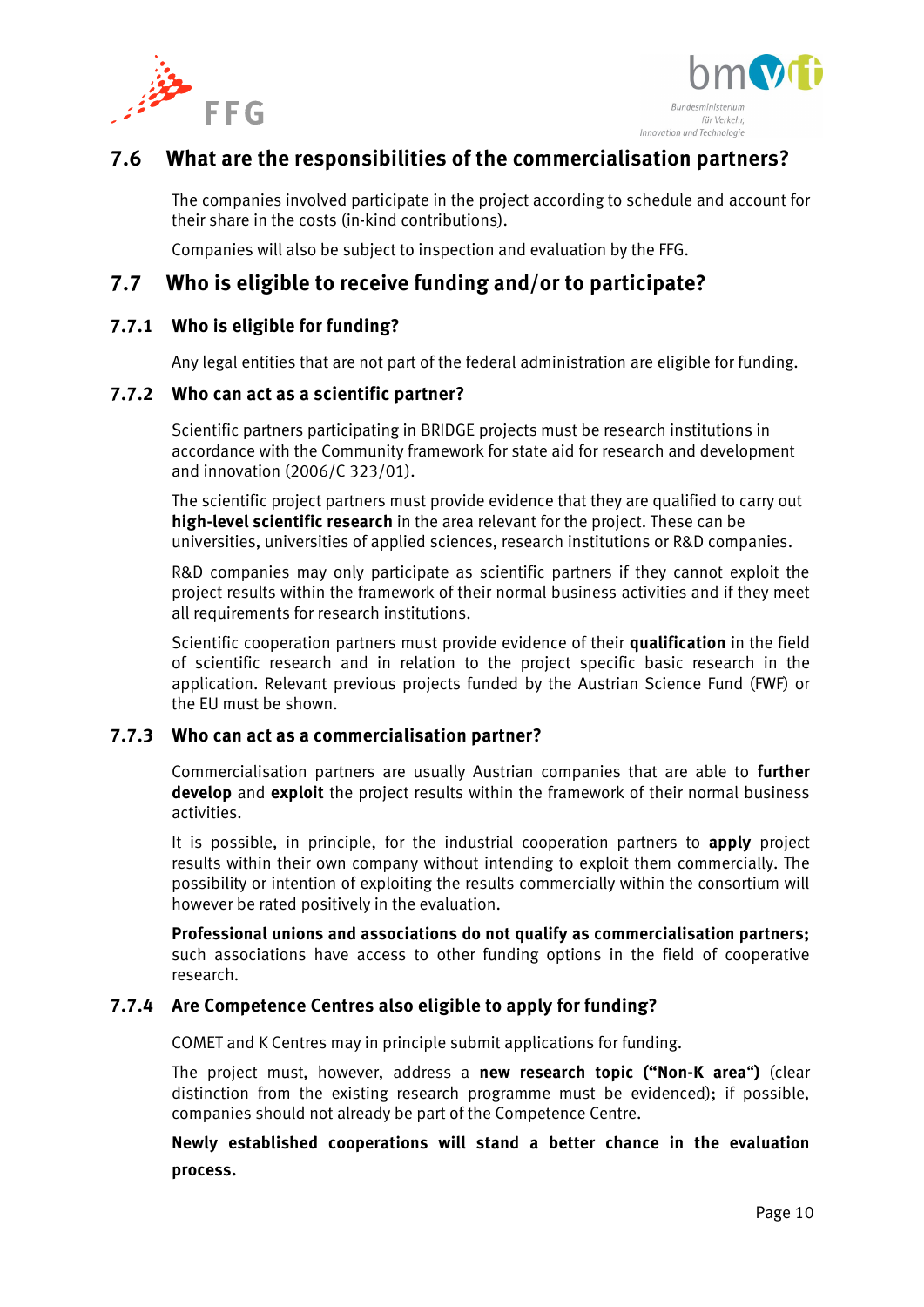



### **7.7.5 Can partners from outside Austria participate?**

Consortia with foreign scientific partners are possible and will be rated positively in the evaluation as a sign of international cooperation.

If research institutions from outside Austria participate in a project, however, it must be ensured that **total foreign participation does not exceed 30 % of the overall project cost**.

Foreign organisations may also be involved as subcontractors.

### <span id="page-10-0"></span>**7.8 How much support is granted?**

Early Stage Science Transfer projects will receive funding of **up to 90% of the total project costs**. Funding will only be granted for the costs of the scientific project partners (corresponding to a 100% funding rate for scientific partners).

No funding will be provided for the costs of industrial partners

### <span id="page-10-1"></span>**7.9 What costs are eligible?**

All costs and expenses attributed to the project are eligible, provided they result directly, actually and additionally (to the normal operational costs) during the duration of the funded research activity.

The period when **costs may be recognised** corresponds to the **contractual project period,** which commences with the start date and ends with the conclusion of the project.

**Detailed information on eligible and non-eligible costs** are given in the "Guidelines for the Accounting of Project Costs in Funding Applications and Reports", or **Cost Guidelines**, available at <http://www.ffg.at/Kostenleitfaden>.

Partners involved in **Early Stage Science Transfer projects** may not simultaneously be listed as subcontractors in the cost category "third-party costs".

The following **deviating and/or supplementary provisions** apply in addition to the Cost Guidelines (V 1.3):

**1. Costs of post-docs and doctoral students** can be charged at the **applicable FWF rates** (<http://www.fwf.ac.at/de/projects/personalkostensaetze.html>) (40 hrs/week permitted for doctoral theses).

#### **2. Personnel of universities and outsourced research institutions**

University employees are paid from the global budget of the university and are thus not regarded as federal employees. Outsourced research institutions are also responsible for their own budget. The general provisions concerning the calculation of personnel costs thus also apply to universities and outsourced research institutions. Up to a maximum of **300 hours/year at a maximum hourly rate of € 70**  can be charged for **university professors** with **a full-time** employment contract.

#### **3. Patent costs**

Costs incurred by participating SMEs in the course of patent application can be claimed as part of their in-kind contribution. Costs for patent maintenance and patent costs for universities are not eligible for funding.

#### **4. Personnel costs**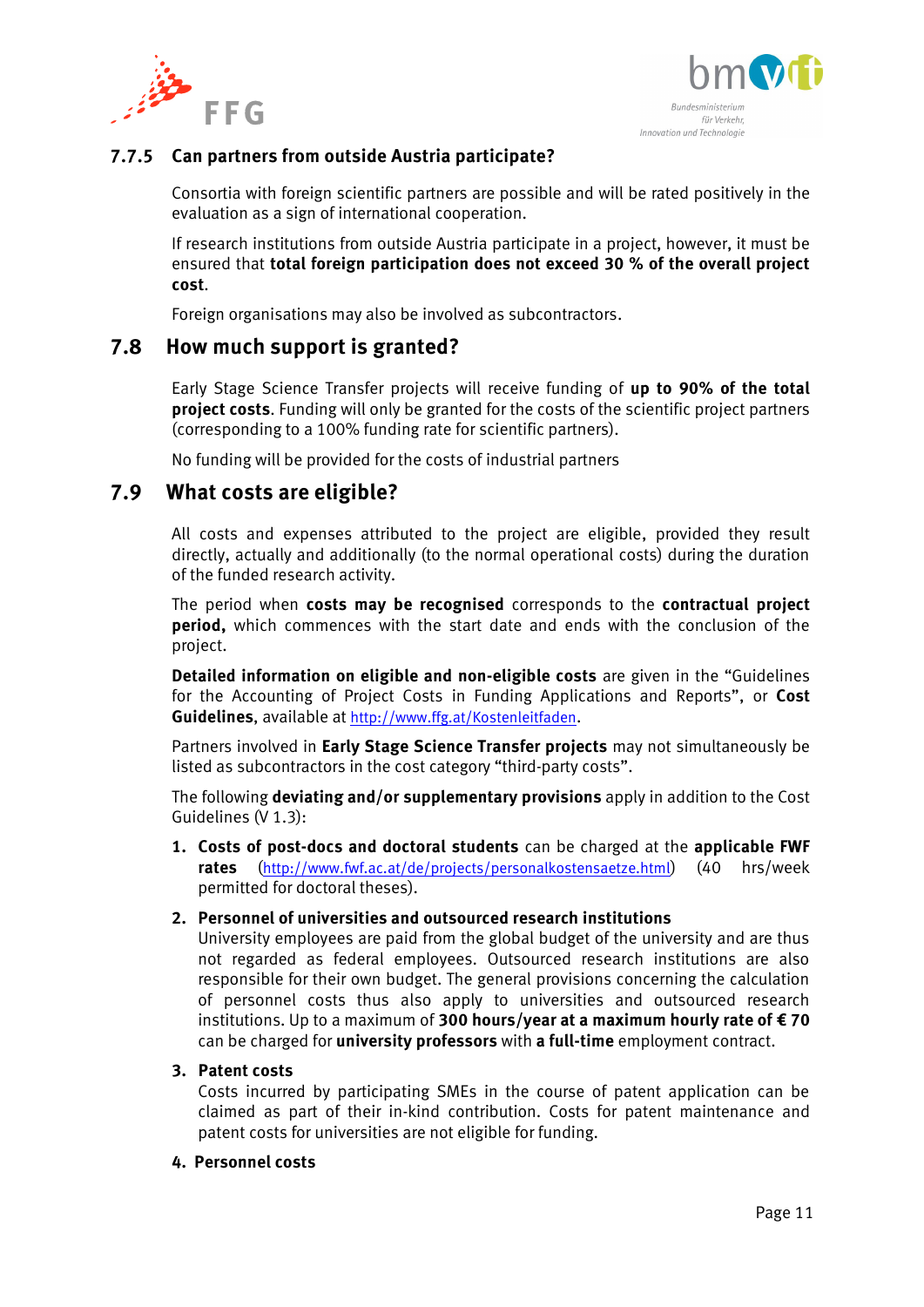



Participating shareholders of **small enterprises** for whom no personnel costs are available can be charged at an **all-in rate** of max. € 35 per hour or max. € 58,800 per year (including allowance for overhead costs).

**5**. In general, all costs must be allocated to individual **work packages** (with the exception of patent costs).

## <span id="page-11-0"></span>**7.10 What points should be considered in regulating the rights to the results?**

Intellectual property rights relating to the project results belong to the consortium.

There are no special provisions for the allocation of the intellectual property rights within the consortium. The regulations of the Community framework for state aid for research and development and innovation (2006/C 323/01), in particular Section 3.2.2., must be observed. According to this provision, any intellectual property rights and access to the results must be allocated to the different partners of the collaboration so as to adequately reflect their respective interests, work packages, and financial and other contributions to the project.

The cooperation between the partners and the allocation of intellectual property rights should be regulated in the course of the application process, and in any case prior to the commencement of work (see 10.5.1 Consortium agreement).

Irrespective of the regulation of intellectual property rights, the scientific partners must be granted the **right to publish** the research results.

## <span id="page-11-1"></span>**7.11 What criteria are used to assess applications for funding?**

Each Early Stage Science Transfer project will be evaluated by at least **2 international scientific reviewers** and at least **1 FFG reviewer** in terms of its technological and scientific content. **FFG financial experts** will additionally assess economic aspects relating to the commercialisation and financial viability of the project within the consortium, The evaluation will be carried out according to the following criteria.

### **7.11.1 Assessment criteria**

The application will be evaluated according to the following **four main criteria**:

- quality of the project
- qualifications of the funding applicant/project partners
- economic potential and exploitation
- relevance of the project to the objectives of the call

The following table specifies the relevant **sub-criteria** and the questions used to assess them. In the course of the assessment, points are assigned to each criterion.

| <b>Funding criteria – explanations</b>                    |                                                                                                                                                                                                                                                     |  |  |
|-----------------------------------------------------------|-----------------------------------------------------------------------------------------------------------------------------------------------------------------------------------------------------------------------------------------------------|--|--|
| 1. Quality of the project                                 |                                                                                                                                                                                                                                                     |  |  |
| Innovation content in relation<br>to the state of the art | • Is the state of the art (level of knowledge/technology)<br>presented in an adequate and comprehensible form?<br>How do you rate the innovation content of the application<br>$\bullet$<br>in relation to the current level of research/knowledge? |  |  |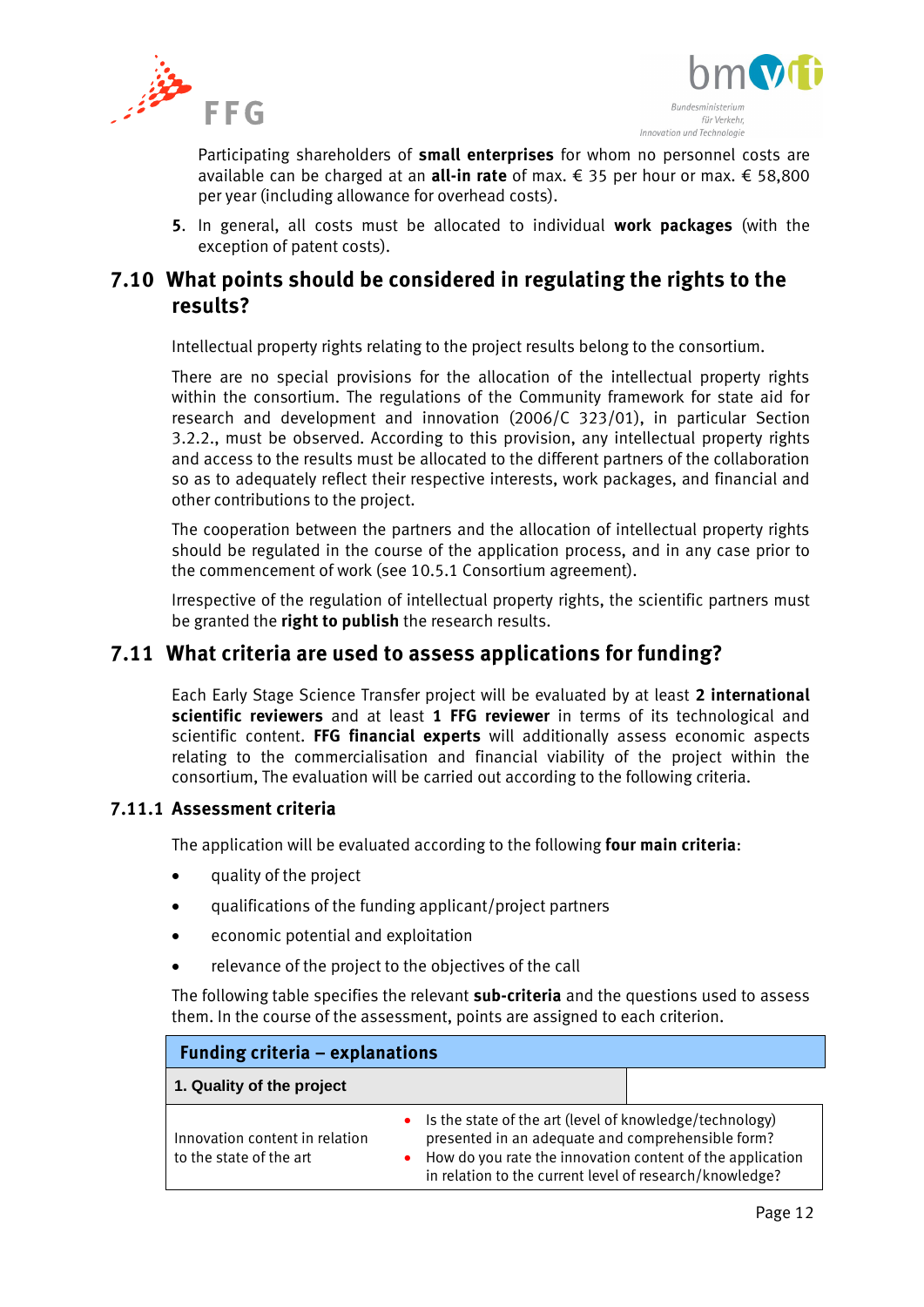



| Scientific excellence,<br>originality                          | Does the scientific project exceed average standards?<br>Does the project provide scientific added value and can<br>thus act as a model for similar projects?                                                                                                                                                                                                                     |  |  |
|----------------------------------------------------------------|-----------------------------------------------------------------------------------------------------------------------------------------------------------------------------------------------------------------------------------------------------------------------------------------------------------------------------------------------------------------------------------|--|--|
| Suitability of methods, quality<br>of problem solving approach | Are the goals described clearly?<br>$\bullet$<br>How do you rate the quality of the problem solving<br>$\bullet$<br>approach?<br>Are the methods used for attaining the project goals<br>adequate to the task and in accordance with the current<br>state of knowledge? Can the goals be achieved<br>better/faster with other means?                                              |  |  |
| Suitability of cost and work<br>plan                           | Is the time and work schedule well structured, transparent<br>$\bullet$<br>and realistic?<br>Are the project partners well integrated with regard to their<br>capacity and their expertise? Can the work be carried out<br>within the specified time horizon?<br>Are the planned costs adequate and plausible? Is the<br>infrastructure to be acquired necessary for the project? |  |  |
| 2. Economic potential and exploitation                         |                                                                                                                                                                                                                                                                                                                                                                                   |  |  |
| Commercialisation<br>potential/benefit                         | Potential customer benefit - what is the market potential<br>for the project results (time horizon at least 5 years)?                                                                                                                                                                                                                                                             |  |  |
| Market experience                                              | Has the commercialisation partner already gained<br>$\bullet$<br>experience in the target market?                                                                                                                                                                                                                                                                                 |  |  |
| 3. Qualifications of the applicants/project partners           |                                                                                                                                                                                                                                                                                                                                                                                   |  |  |
| Qualification of the<br>researchers                            | What are the researchers' qualifications in the subject<br>$\bullet$<br>area? Can they provide evidence of previous scientific work<br>and publications?                                                                                                                                                                                                                          |  |  |
| Technical project management                                   | Do the consortium partners have the organisational<br>$\bullet$<br>expertise required for the project and has this expertise<br>been adequately presented in the funding application?<br>What are their implementation skills?                                                                                                                                                    |  |  |
| and implementation skills                                      |                                                                                                                                                                                                                                                                                                                                                                                   |  |  |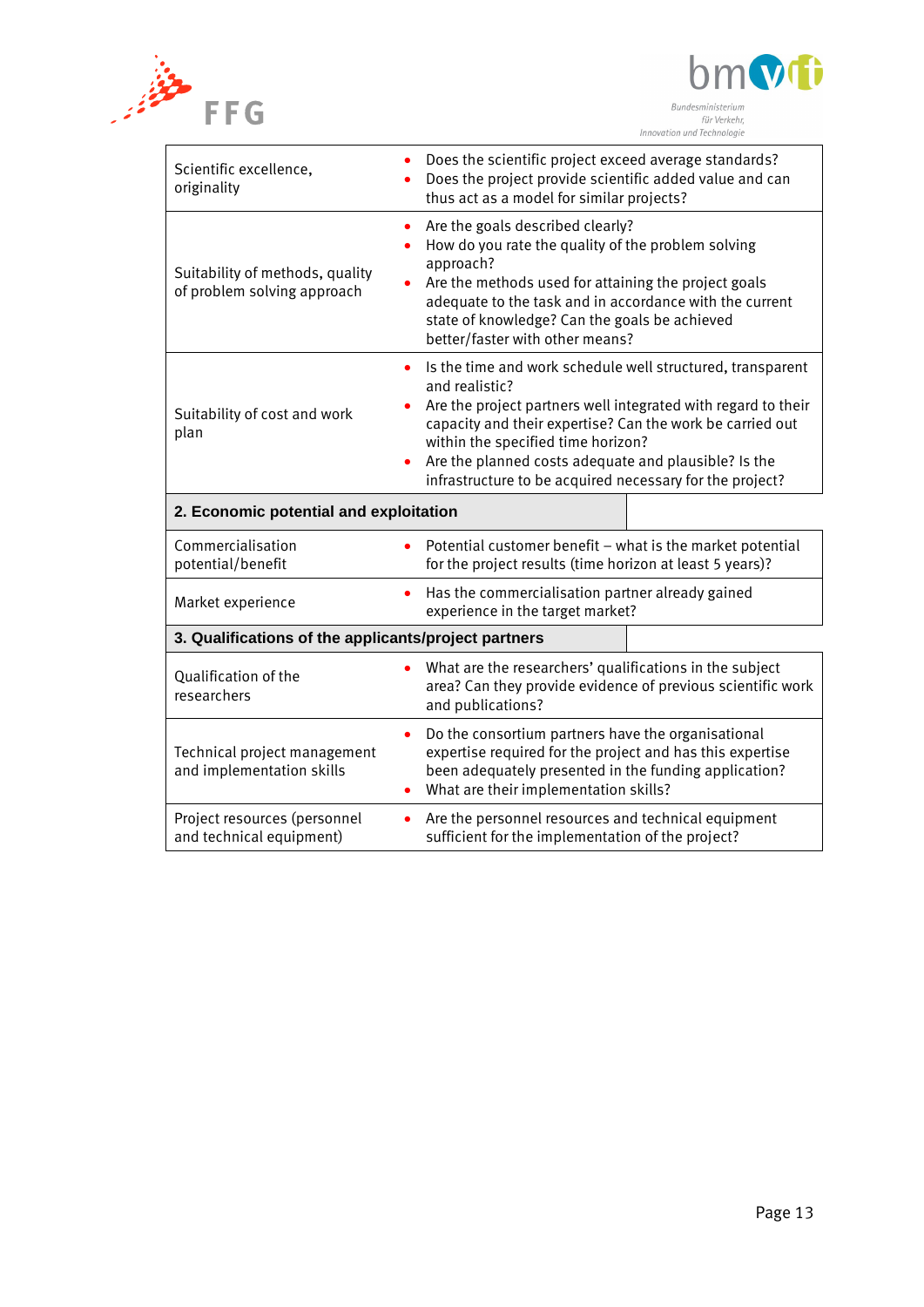



| 4. Relevance of the project to the programme                       |                                                                                                                                                                                                                                                                                                                                                                                                                 |  |
|--------------------------------------------------------------------|-----------------------------------------------------------------------------------------------------------------------------------------------------------------------------------------------------------------------------------------------------------------------------------------------------------------------------------------------------------------------------------------------------------------|--|
| <b>Bridge</b><br>$\bullet$                                         | Are the planned project activities in accordance with the<br>research category (very early stage of industrial research)?<br>Does the project involve basic research initiated by the<br>scientific partners or can it be described as contract<br>research?                                                                                                                                                    |  |
| $\bullet$<br>Future perspective/structural<br>$\bullet$<br>effects | Does the composition of scientific partners and companies<br>provide for collaboration in the longer term?<br>Will the project lead to an effective and sustainable<br>knowledge transfer (including at personnel level) for the<br>future benefit of both partners?                                                                                                                                            |  |
| Quality of cooperation                                             | Has the partnership been newly established or have there<br>been longstanding relationships between the company<br>and the institute?<br>Is the project integrated into the international research<br>environment? Will there be an intensive exchange with<br>international partners?                                                                                                                          |  |
| ٠<br>Gender relevance                                              | Have gender aspects (e.g. different patterns of use,<br>physical differences) been taken into account in project<br>planning? Can positive effects be expected?<br>Is the composition of the project team balanced in terms of<br>gender mainstreaming?<br>Are there improvements to the gender ratios normal for the<br>field? [gender balance should be taken into account<br>equally for men and for women.] |  |

## <span id="page-13-0"></span>**7.12 What documents are required for submission?**

Project applications may only be submitted electronically via **eCall** ([https://ecall.ffg.at](https://ecall.ffg.at/)). As **part of the electronic application**, the following documents must be attached **by the consortium leader using the eCall upload function**:

- Project description: **scientific proposal** upload as pdf file
- Cost plans (per partner): **financial part of the proposal** upload as Excel file
- Cumulative cost plan– upload as Excel file
- Breakdown of overhead costs (if over 20 %) with corresponding documentary evidence

#### **Attachments of industrial partners in eCall master data:**

- Extract from commercial register (not older than 1 year)
- Financial statements (balance sheet and profit and loss account) of the 3 preceding financial years

Please observe the **submission deadlines**! No modifications, eCall uploads etc. will be permitted after the submission deadline.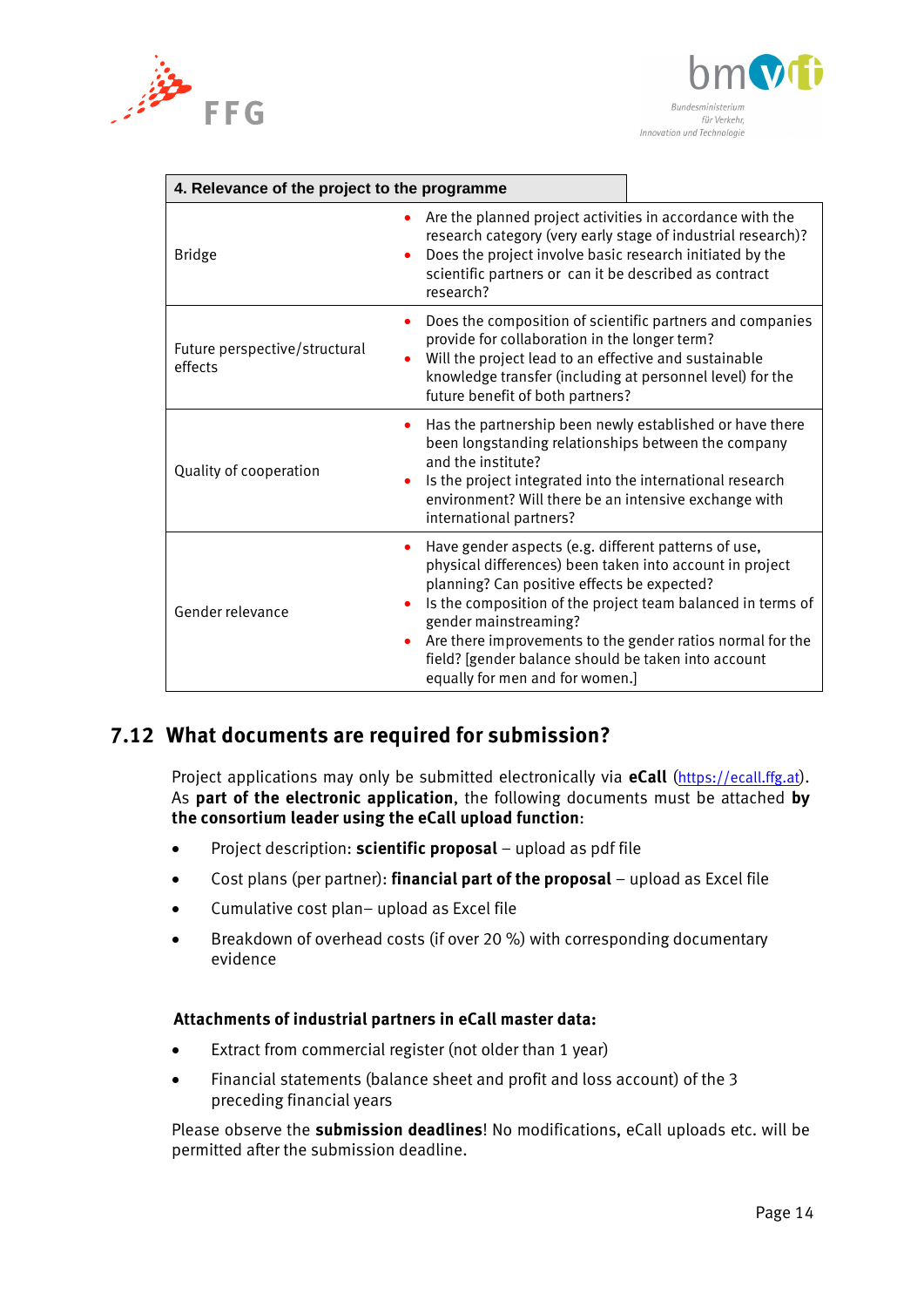



## <span id="page-14-0"></span>**7.13 Is it necessary to mention other projects?**

The application for funding must list those projects that have received or are receiving public funding from Austria and/or the EU. All current and completed projects must be listed as well as all projects for which funding has been requested if their content is related to the call for applications or to the project submitted. This requirement serves to ensure that the current project is clearly separated from other projects that have already been funded or that are underway or for which funding has been requested.

The complete and comprehensive presentation of all support received or requested in the thematic field does not reduce the chance of receiving funding under the current call. It rather serves to prevent the risk of double funding and proves the consortium's expertise in the area.

These projects must be mentioned in the scientific part of the funding application (project description).

There are basically **no restrictions on the number of projects that can be submitted or carried out simultaneously**. The size and capacity of the institution will however be assessed in relation to the projects submitted in the course of the project evaluation.

## <span id="page-14-1"></span>**7.14 Scientific integrity**

Funding may only be granted to applicants who show high scientific quality both in the application and during the course of the project. To ensure that the scientific quality is appropriate, the FFG is a member of the Austrian Agency for Scientific Integrity – OeAWI ([http://www.oeawi.at/en/statutes.html\)](http://www.oeawi.at/en/statutes.html).

By its membership, the FFG supports the observance of the rules of good scientific practice. During the formal checks on applications and in the event of suspected scientific misconduct the FFG may forward details and any necessary supporting documents to the OeAWI's Commission for Scientific Integrity. The OeAWI will decide whether to initiate an independent investigation and, if necessary, will undertake the investigation.

If the review reveals details that prove that the scientific quality of the project is insufficient or that scientific misconduct (e.g. plagiarism) has taken place, the FFG may decide to request a revision of the application for funding or may reject it for formal reasons. In the case of projects that have been granted support, such cases may lead to the reduction, retention or reclaiming of financial support that has already been granted and/or transferred.

# <span id="page-14-2"></span>**8 SUBMISSION PROCEDURE**

## <span id="page-14-3"></span>**8.1 What is the procedure for submission?**

Project applications may only be submitted electronically via **eCall** [\(https://ecall.ffg.at\)](https://ecall.ffg.at/). Applications must be **complete** and submitted **on time**, before the deadline for submission .

The application forms for the call for applications are to be used without exception. These will be made available for download via eCall.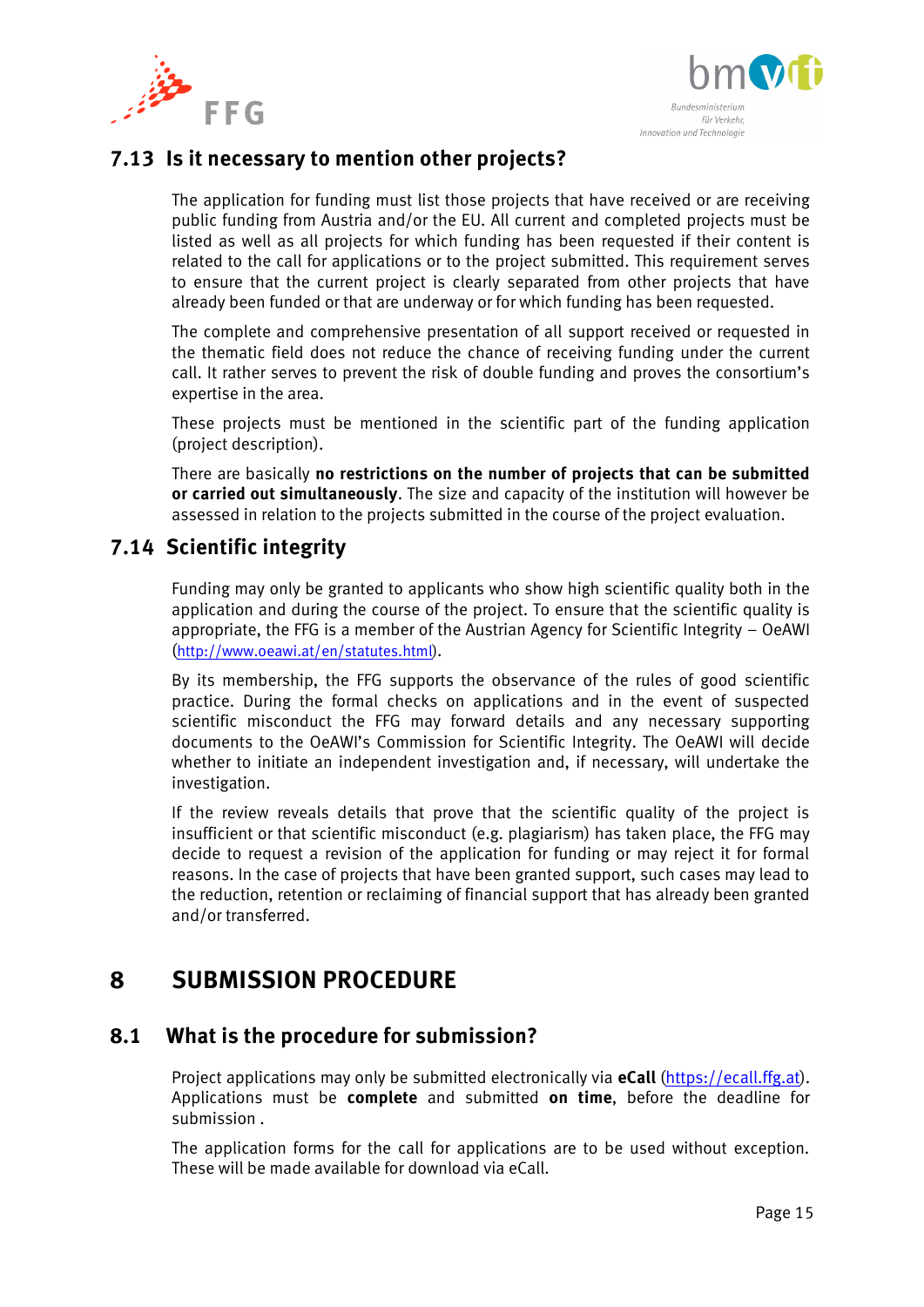



The consortium leader must not submit the application for funding until **all partners** have **completed and submitted** their partner applications via eCall.

An application is considered to have been submitted when **it is finalised in eCall** by clicking the "Submit application" (*"Einreichung abschicken"*) button. When an application is received, an **acknowledgement** will be sent automatically by e-mail. Once an application has been submitted, it is **not possible** to modify the application or submit **additional documents** (e.g. individual parts of the application form).

It is not necessary to submit the duly executed application by post. The online submission is sufficient.

The actual submission must be undertaken by the consortium leader or by a duly authorised person. Proof that this person is entitled to represent the consortium leader must be provided to the FFG at any time on demand. If this cannot be done, the FFG reserves the right to reject the application in question for formal reasons.

A **detailed tutorial** on eCall is available at [https://ecall.ffg.at/Cockpit/Help.aspx.](https://ecall.ffg.at/Cockpit/Help.aspx)

### <span id="page-15-0"></span>**8.2 What measures are taken to protect confidential project data?**

The FFG undertakes to treat as confidential any company and project information received from the funding applicant in connection with its activity. The FFG may therefore publish project contents and results only with the consent of the funding recipient.

The names of the funding recipients, the amount of aid, the aid intensity and the industrial sectors in which the funded projects are carried out will be reported to the EU in compliance with the relevant reporting obligations.

Please note that all personal data obtained in connection with the initiation and performance of the contract the use of which is an essential prerequisite for the FFG to fulfil its legal mandate or is permitted in accordance with Secs. 7 to 11 of the Data Protection Act (DSG 2000), may be used by the FFG for the conclusion and performance of the funding contract, for fulfilling its legal mandate and for control purposes. This may mean that the data must be transferred or disclosed in particular to bodies and authorised representatives of the Federal Audit Office, the Federal Minister of Finance and the EU.

## <span id="page-15-1"></span>**8.3 What else is important to consider when submitting an application?**

### **8.3.1 Project start**

The earliest possible date for the start of a project is **following submission** of the application for funding. The period when costs may be recognised corresponds to the contractual project period, which commences with the start date and ends with the conclusion of the project.

Until the funding decision has been made, however, there is a risk that the project will be rejected or funded under special conditions that require a modification of the original project plan. The majority of projects therefore do not start until the FFG has announced its funding decision.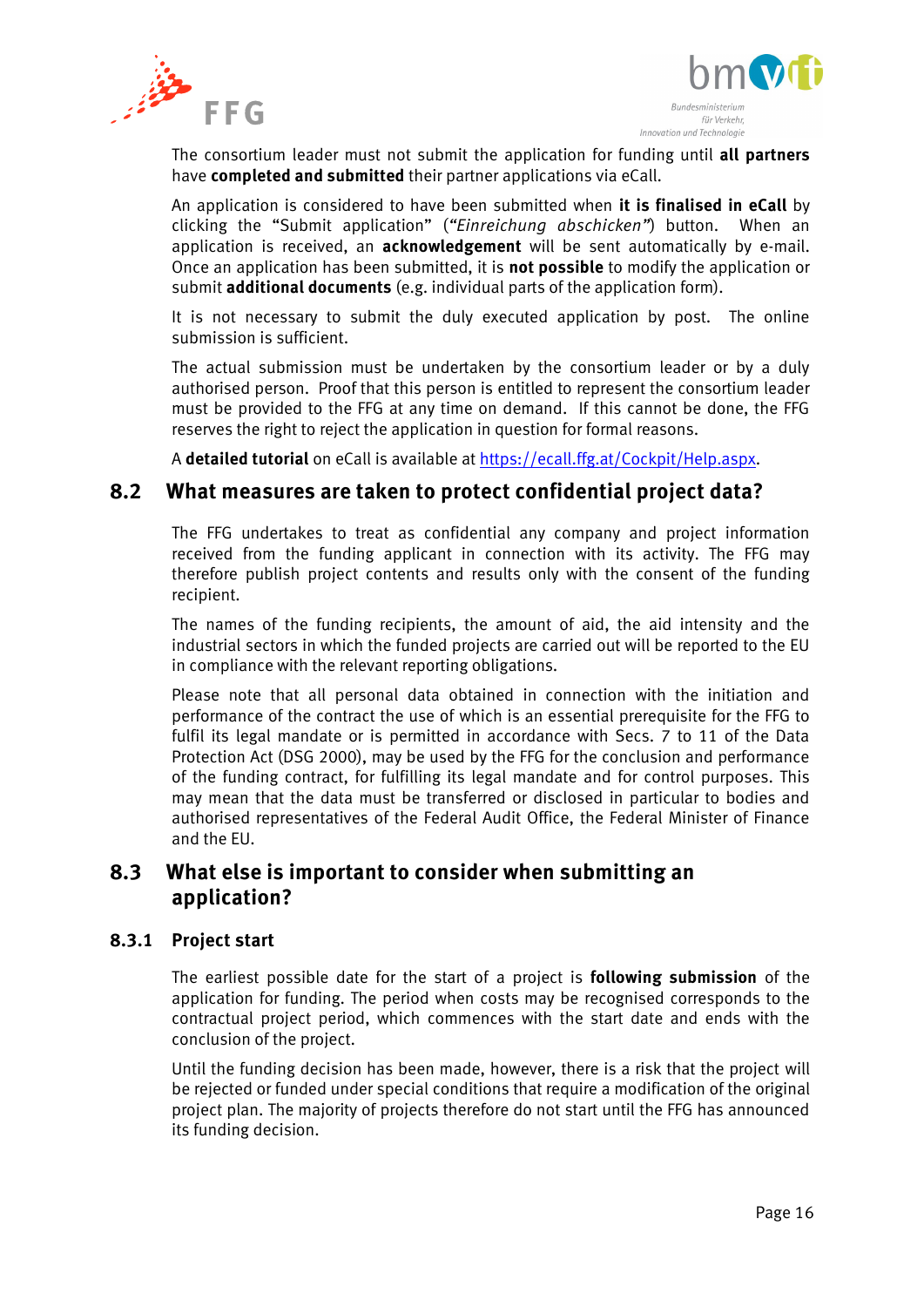



### **8.3.2 Length of the application? German or English?**

The entire application **must** be submitted in **English**. Points 1 to 3 of the project description are limited to **20 pages** for formal reasons.

The above does not apply to the summary on the eCall online form. The two fields "**Short project description**" ("*Projektkurzbeschreibung*") and "**Economic significance/Exploitation potential**" ("*Wirtschaftliche Bedeutung/Verwertungspotenzial*") must be completed in **German and English**.

# <span id="page-16-0"></span>**9 PROJECT ASSESSMENT AND FUNDING DECISION**

The applications will be evaluated by international and FFG reviewers in the weeks following submission. A funding decision can be expected after about **six months**.

The section "Application for Funding and Funding Administration" gives a general overview of the application and funding procedure.

## <span id="page-16-1"></span>**9.1 What is the formal check?**

The formal check serves to examine the application for **formal correctness and completeness**. The information contained in the application is not examined during the formal check.

**If the formal requirements are not met and the deficiencies cannot be corrected, the application for funding will fail the formal check and will not enter the subsequent steps of the procedure.** 

### <span id="page-16-2"></span>**9.2 How is the evaluation procedure organised?**

The expert review is based on the criteria given in Chapter 7.11 and is undertaken by international and FFG reviewers on the basis of the documents submitted.

It is possible to **exclude external reviewers** (individuals or staff of particular organisations) for justified reasons. eCall contains an entry field for this purpose.

An **evaluation committee** (BRIDGE advisory board) will discuss the projects based on the expert reviews and make a recommendation for funding (including conditions and/or additional requirements).

## <span id="page-16-3"></span>**9.3 Who makes the funding decision?**

The funding decision will be made by the advisory board of the FFG General Programmes, which will pay special attention to appropriate budgetary cover for the proposal. It will base its decision on the recommendation of the BRIDGE advisory board.

The final funding decision is the responsibility of the FFG Management and will be taken on the basis of the decision by the advisory board of the FFG General Programmes, including any conditions and additional requirements.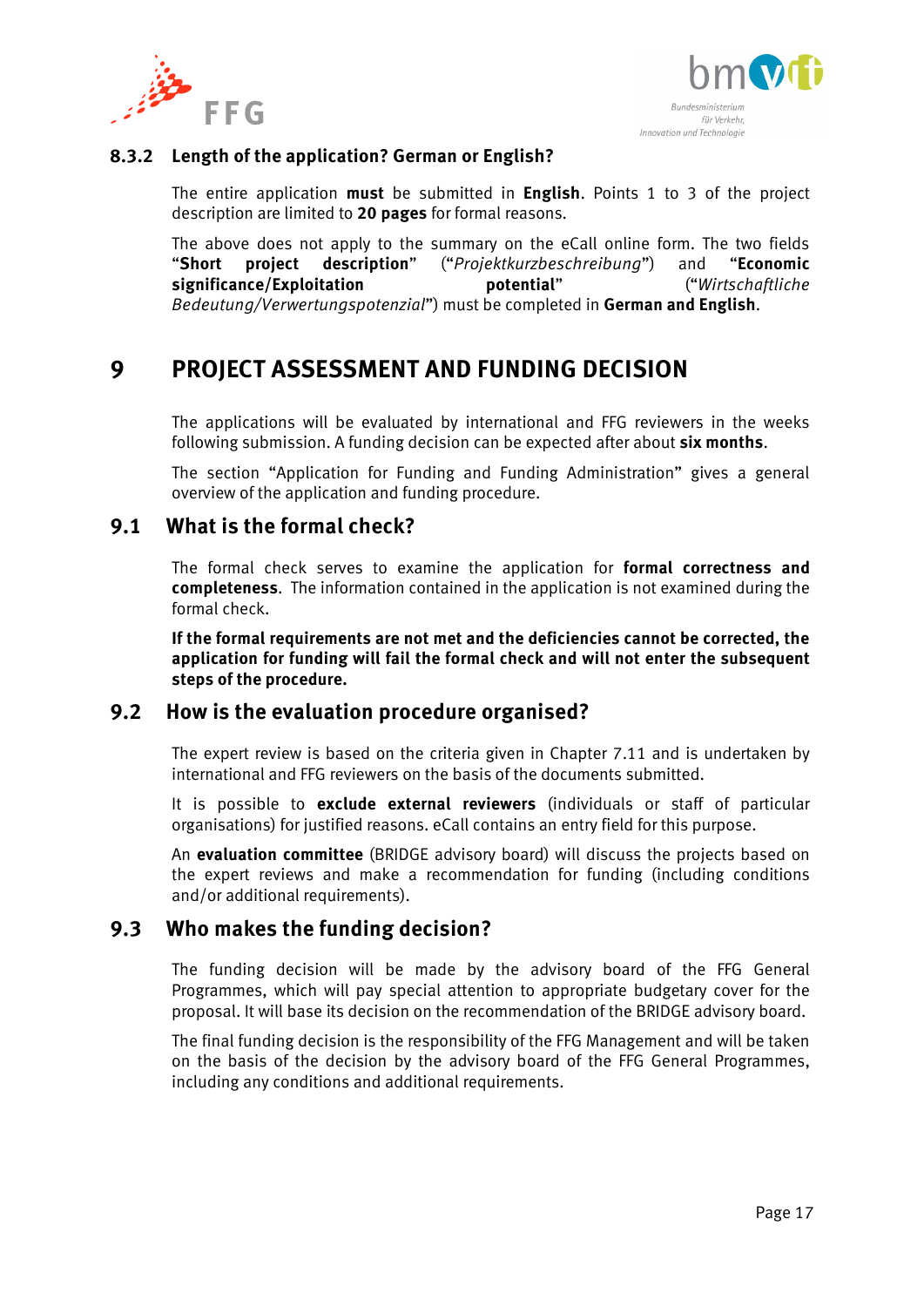



# <span id="page-17-0"></span>**10 PROCEDURE AFTER THE FUNDING DECISION**

## <span id="page-17-1"></span>**10.1 What if my application is rejected?**

The decision to reject the application will be communicated to the applicant **by eCall immediately after the meeting at which the decision is taken**.

The consortium leader will receive a letter **by post** stating in detail the reasons for the decision to reject the application.

The letter usually provides an indication whether it is sensible to submit another funding application for one of the next calls after having fulfilled specific conditions or made changes to the project configuration.

## <span id="page-17-2"></span>**10.2 Resubmission**

Any rejected application can, in principle, be resubmitted.

Please note, however, that in this case applicants are expected to **eliminate the points of criticism** raised in relation to the original application.

All resubmitted applications will again be examined by the original reviewers and additionally by new international reviewers.

### **It is therefore not expedient to resubmit an (almost) unchanged application.**

When resubmitting an application, applicants must additionally address the points of criticism and specify the changes made in a **separate document** (additional eCall file attachment).

## <span id="page-17-3"></span>**10.3 Funding decision**

The applicant is notified **via eCall** of whether the funding application has been accepted **immediately after the meeting at which the decision is made.** 

## <span id="page-17-4"></span>**10.4 How is the funding contract concluded?**

If funding is granted, the FFG sends the consortium a draft contract **(offer of funding) by eCall**, which must be accepted within a specified period of time. If **all consortium partners** accept the terms and conditions listed in the draft contract within the specified period of time, a funding contract will be drawn up. The funding contract will be sent electronically via eCall and by post.

The **funding contract** specifies, among other points, the funding recipient, the title of the project, the level of eligible costs, the amount of funding approved, the period of funding, the payment of funding, the reporting requirements and any additional conditions and requirements.

The funding contract must be duly executed and the original returned to the FFG.

## <span id="page-17-5"></span>**10.5 How should requirements and conditions be taken into account?**

Requirements or conditions may be formulated during the assessment of the application and become an integral part of the contract. These are designed to ensure the desired project result and thus the efficient use of the funds. Such conditions and obligations may include securing match-funding, providing evidence of employment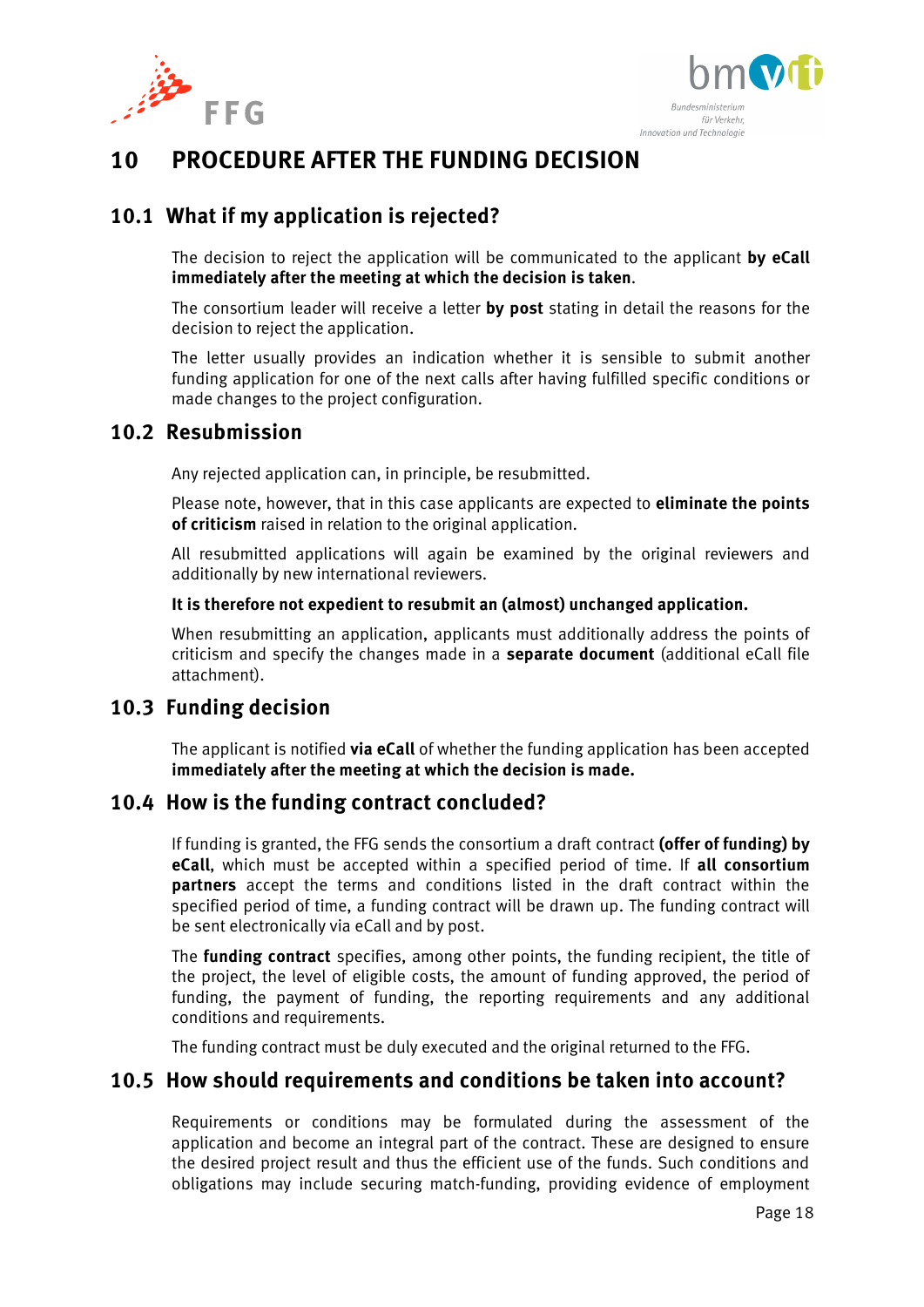



relationships for project staff, evidence of company registration, references to cost structure, cost cuts etc.

#### **10.5.1 Consortium agreement**

A consortium agreement between the partners must be concluded prior to the start of a BRIDGE project.

The consortium leader must therefore confirm prior to payment of the second instalment that a **consortium agreement duly signed by all partners has been deposited with the consortium leader.**

The consortium agreement must meet all requirements of the call. The following issues must be regulated in particular:

Allocation of tasks, allocation of costs, project financing (acc. to funding contract), IPR and publication rights to the project results, possibility for the FFG to carry out cost audits at all project partners.

Help in the preparation of a consortium agreement is available in the form of a **sample consortium agreement**, which can be downloaded from [www.ffg.at/konsortialvertrag.](http://www.ffg.at/konsortialvertrag) Use of this sample agreement is not mandatory.

## <span id="page-18-0"></span>**10.6 How are the instalments of funding paid?**

The **first instalment** will be paid once the funding contract has been signed and any requirements and conditions have been met.

**Subsequent instalments** will be transferred according to **project progress** after a review of the **interim reports** (including **interim accounts**) and after any further requirements have been satisfied, based on the contractual instalment payment plan. If the work carried out and the costs incurred comply with the project plan and if any additional requirements and conditions are met, the subsequent instalment will be paid within the following weeks.

If the interim report indicates a **delay in project progress** or if the costs have not been incurred as planned, the payment of the relevant instalment may be postponed or the instalment reduced accordingly.

The payment of an instalment may also be postponed if, and as long as, circumstances prevail that are deemed to prevent the due performance of the contract.

The **payment of funding** during the course of the project does **not** imply **approval of the costs**.

Before payment of the final instalment, the final report and the final accounts will be reviewed. The **costs are only approved upon final approval** of the project following the audit by the FFG Project Controlling & Audit Division.

| <b>FFG instalment scheme</b>                                   |          |         |           |
|----------------------------------------------------------------|----------|---------|-----------|
| <b>Project duration in months</b>                              | $0 - 18$ | 19 - 30 | $31 - 36$ |
| <b>Number of reports</b><br>(interim reports and final report) |          |         |           |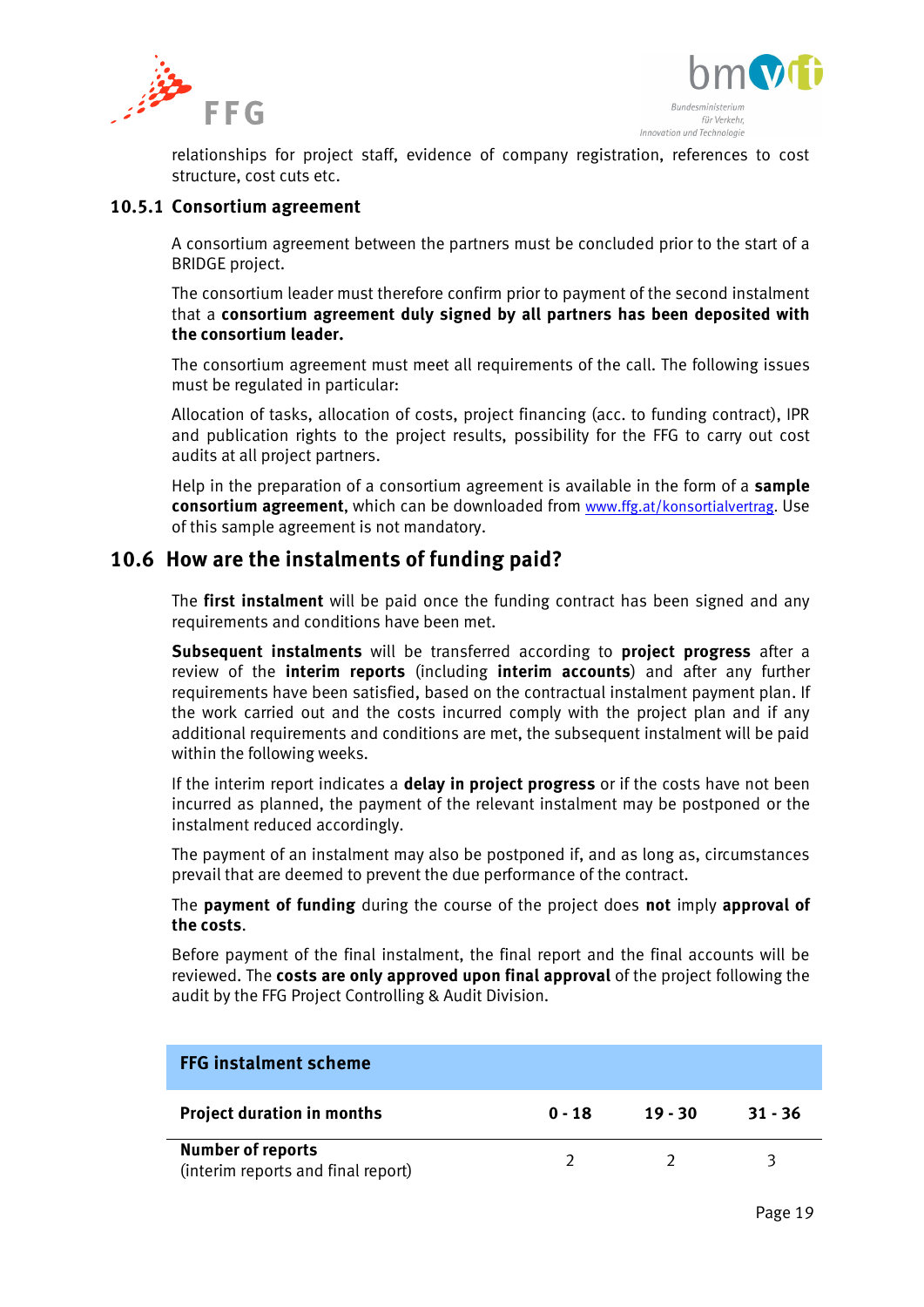



|                                                             |     | <i><u><b>IIIIIOVULIOII UIIU ILLIIIIOIOUIL</b></u></i> |      |
|-------------------------------------------------------------|-----|-------------------------------------------------------|------|
| <b>1st instalment</b> (% of contractual funding)            | 50% | 50%                                                   | 30 % |
| <b>2nd instalment</b> (up to % of contractual<br>funding)   | 30% | 40 $\%$                                               | 30 % |
| <b>3rd instalment</b> (up to % of contractual<br>funding)   |     |                                                       | 30%  |
| <b>Final instalment</b> (up to % of contractual<br>funding) | 20% | 10%                                                   | 10%  |

## <span id="page-19-0"></span>**10.7 What reports and accounts are required?**

An **interim report** and **interim accounts** must be submitted **via eCall** within one month of the reporting deadlines specified in the funding contract.

Within three months of the conclusion of the project a **final report** and the **final accounts** must be submitted **via eCall**.

All reports and accounts must include all the activities and associated costs of **all consortium partners** for which support is paid by the FFG.

The **templates** provided in eCall are to be used in the preparation of the reports.

**Detailed information** on eligible and non-eligible costs are set out in the "Guidelines for the Accounting of Project Costs in Funding Applications and Reports" available at [www.ffg.at/Kostenleitfaden](http://www.ffg.at/Kostenleitfaden).

## <span id="page-19-1"></span>**10.8 How should changes to the project be communicated?**

Any **changes to points specified in the contract** (project contents, partners in the consortium, costs, timing, funding period etc.) shall require a justified request to and **written approval by the FFG.**

The **request** for such a change, together with an appropriate description and justification, is to be placed via an **eCall message**. Any necessary supporting documentation should be uploaded as an attachment to the eCall message.

### **10.8.1 Changes in the consortium**

The FFG must be informed of any changes involving consortium partners (e.g. changes in ownership, bankruptcy proceedings) immediately after they become known. In the event of changes in the **consortium structure** the FFG will examine whether the overall project still meets the eligibility criteria.

### **10.8.2 Funding period**

If the project goals have not been achieved at the end of the funding period and if the approved level of costs has not been exceeded, the funding period may be extended **on a cost-neutral basis** by up to a **maximum of one year**.

The **prerequisites** for extension are that the funding recipient is not responsible for the project's delay and that the project is still eligible for funding.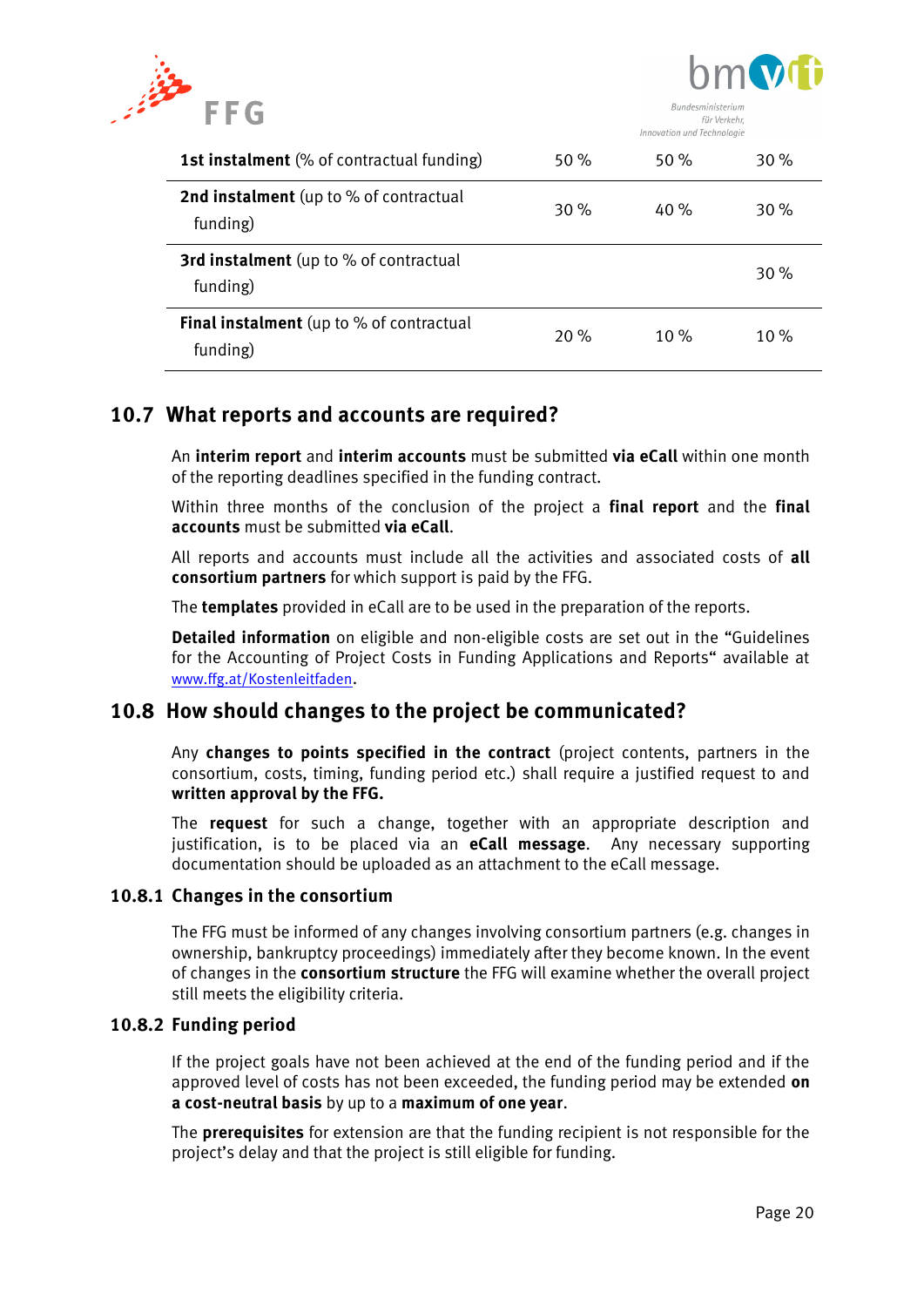



An **application for extension of the funding period** must be submitted within the project period based on an interim report or interim accounts as the application must be examined in the context of the current status of the project and the original project plan.

Conversely, the duration of the **project may also be reduced** upon application of the funding recipient (e.g. earlier conclusion of the project, foreseeable significant cost overrun).

## <span id="page-20-0"></span>**10.9 What happens if a project cannot be completed successfully?**

If a project cannot be completed as originally planned due to technical problems or technical failure which cannot be remedied even by changes in the project configuration, the project must be **aborted** by notification to the FFG and submission of a final report and final accounts.

If the proportion of funding already paid by the FFG exceeds the corresponding proportion of project costs incurred, the excess funding must be repaid with interest.

## <span id="page-20-1"></span>**10.10 What happens after the conclusion of the project?**

After **the final report and the final accounts have been examined**, the FFG Project Controlling & Audit Division will undertake an audit to establish whether the **funding has been used for the intended purpose**. During the course of the **audit** the **final amount of eligible costs will be established** and examined.

The **result** of the audit **will be communicated to the consortium leader in writing**. If the result is positive, the FFG will confirm that the support has been used for the intended purpose; in the event of a **negative** result, procedures may be initiated to secure **repayment** of funding.

If the result is **positive** and if the level of cost initially envisioned has been reached, the final instalment specified in the funding contract will be transferred. If **the project is underspent** the level of support will be **reduced accordingly**. The level of support paid may be reduced for scientific reasons, as well as on formal and legal grounds.

## <span id="page-20-2"></span>**10.11 Are there cases where funding must be repaid?**

Funding will generally not be reclaimed if a project is carried out according to schedule, i.e. if the overall costs have been realistically assessed in the funding application and have been met by the planned and documented activities and payments for other contractually accepted project costs.

Reasons for repayment include, for example, **incomplete** or **incorrect** information to the FFG concerning material circumstances, **failure to comply with reporting obligations, unapproved substantial changes in the project schedule**, etc. (for further details see General Guidelines <http://www.ffg.at/Allgemeine-Richtlinien>).